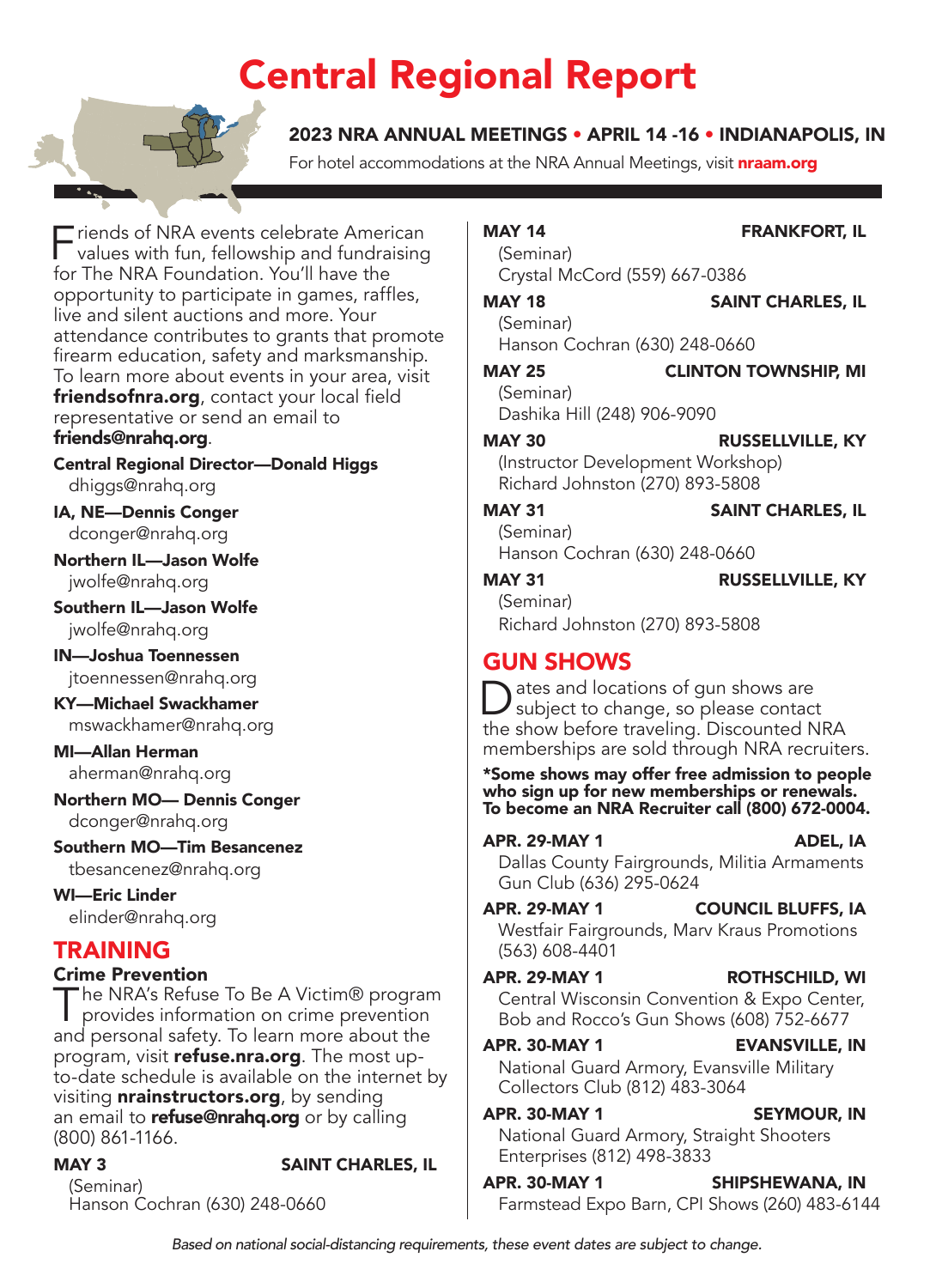# (608) 403-1677 (608) 752-6677 MAY 21-22 KANKAKEE, IL

MAY 14 VILLA PARK, IL Villa Park VFW, VFW Post 2801 (630) 834-8191

American 1 Credit Union Event Center, Sport Shows Promotions (517) 676-4160

#### MAY 1 **FREMONT, MI** Fremont Community Rec Center, American Heritage Gun Shows Plus (231) 854-1634

MAY 6-7 ESCANABA, MI Delat County Chamber of Commerce Center, Delta County Gun Owners Association (906) 789-5474

MAY 6-7 WARSAW, MO

American Legion #217, Warsaw American Legion Shooting Sports (660) 223-2082

MAY 6-7 MONROE, WI Slice Ice Arena, Green County Conservation League (608) 426-0113

MAY 6-7 WAUKESHA, WI

Waukesha County Expo Center, Bob and Rocco's Gun Shows (608) 752-6677

#### MAY 6-8 CEDAR RAPIDS, IA

Game-On Sports Center, Militia Armaments Gun Club (636) 295-0624

#### MAY 7 GLASGOW, KY

Temple Hill Lions Club, Temple Hill Lions Club (270) 670-5679

MAY 7 CRIVITZ, WI

Peshtigo River Center, Crivitz Gun Shows (715) 854-2672

MAY 7 WISCONSIN DELLS, WI BlueStone, Wisconsin Dells Gun Show

MAY 7-8 INDIANAPOLIS, IN Stout Field National Guard Armory, Central Indiana Gun Shows (765) 855-3836

MAY 11 MADISON EAST, WI Madison VFW Post 7591, Sauer Shows (608) 345-7765

MAY 13-14 SAULT STE. MARIE, MI Lake Superior State University, Chippewa County Shooting Association (906) 632-8289

MAY 13-14 RICE LAKE, WI Barron County Fairgrounds, Bearing Arms Gun Shows (715) 205-2653

MAY 13-15 UNION GROVE, WI Racine County Fairgrounds, Bob and Rocco's Gun Shows (608) 752-6677

#### American Legion, Glennie Sportsman Club (937) 416-5504

MAY 14 **HORICON, WI** 

IAM Local 873, Sauer Shows (608) 345-7765

#### MAY 14-15 GREENFIELD, IN

Hancock County Fairgrounds, Central Indiana Gun Shows (765) 855-3836

#### MAY 14-15 NEWBURGH, IN

American Legion Post 44, Evansville Military Collectors Club (812) 483-3064

#### MAY 14-15 PADUCAH, KY

Trader's Mall, Kenny Woods Gun Shows (417) 567-2002

#### MAY 14-15 CHEBOYGAN, MI

Cheboygan Ice Arena, Sport Shows Promotions (517) 676-4160

#### MAY 14-15 SPRINGFIELD, MO Ozark Empire Fairgrounds, R.K. Shows Inc.

(417) 567-2002

#### MAY 14-15 FREMONT, NE

Christensen Field, MAC Shows LLC (660) 956-6004

### MAY 15 ST. CHARLES, IL

Kane County Fairgrounds, Constellation Inc. (815) 217-2266

### MAY 20-21 NEW LISBON, WI

Community Center / American Legion, Gun Buyer Gun Shows (608) 548-4867

#### MAY 20-21 MUKWONAGO, WI Mukwonago Field Park, Freedom Firearms (414) 430-7617

MAY 20-22 BARRON, WI Barron Ice Arena, Bob and Rocco's Gun Shows

### MAY 20-22 WEST BURLINGTON, IA

Westland Mall, Militia Armaments Gun Club (636) 295-0624

Kankakee County Fairgrounds, M & J Sportsmans Group (630) 254-0221

#### MAY 21-22 WEST LAFAYETTE, IN

FSC Athletics, Central Indiana Gun Shows (765) 855-3836

#### MAY 21-22 HOUGHTON LAKE, MI The Northern Center, Sport Shows Promotions (517) 676-4160

#### MAY 14 MIKADO, MI

APR. 30-MAY 1 JACKSON, MI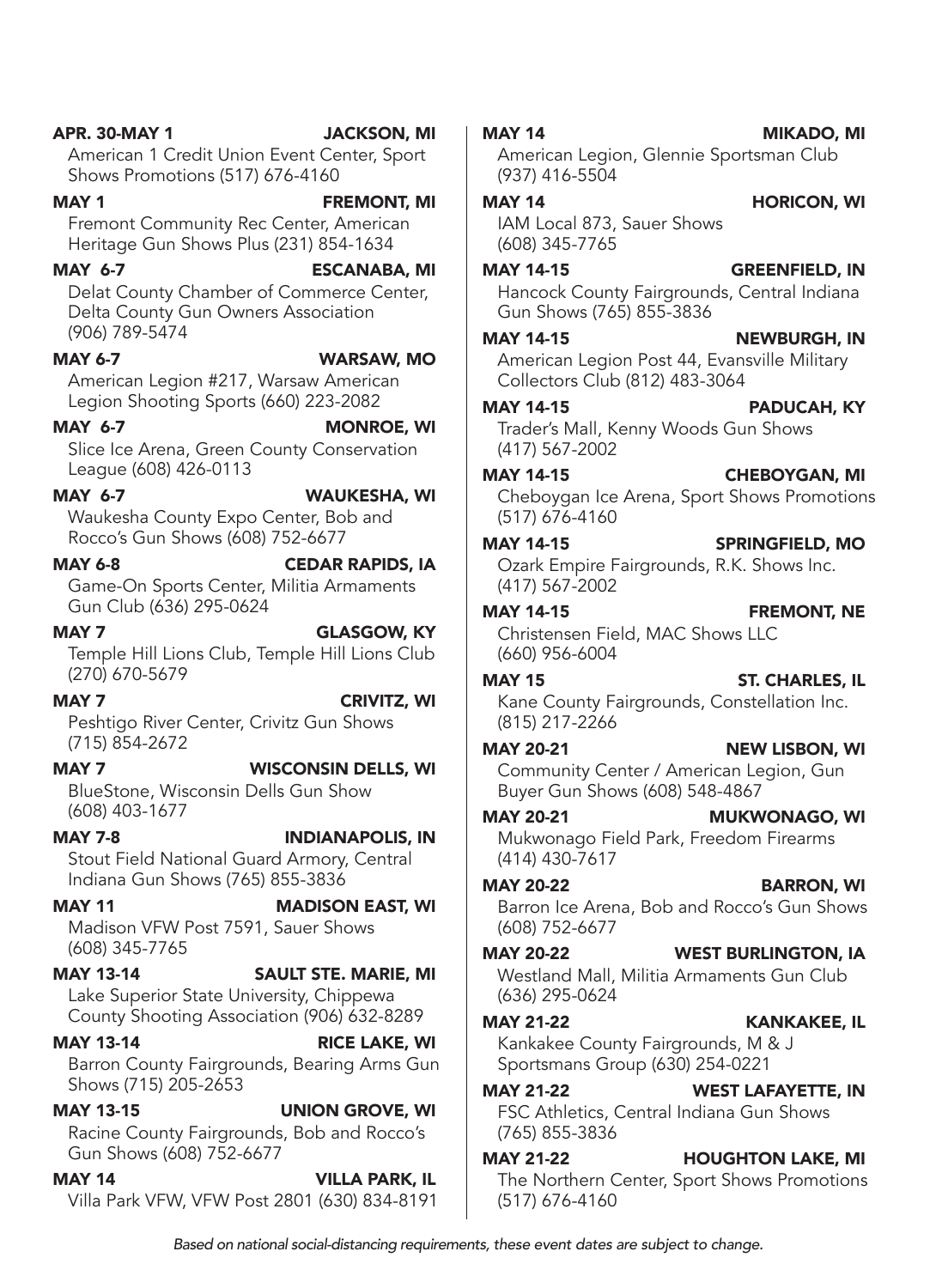## Central Regional Report

MAY 22 WOODSTOCK, IL McHenry County Fairgrounds, D&J Guns (815) 385-1982

MAY 27-29 MOUNT PLEASANT, IA Midwest Old Threshers, Marv Kraus Promotions (563) 608-4401

MAY 27-29 DEXTER, MO The Lair Event Center, D & D Promotions (573) 270-4252

MAY 27-29 OSAGE BEACH, MO Inn At Grand Glaize, Militia Armaments Gun Club (636) 295-0624

MAY 27-29 EAGLE RIVER, WI Eagle River Ice Arena, Bob and Rocco's Gun Shows (608) 752-6677

MAY 28-29 CROWN POINT, IN Lake County Fairgrounds, Central Indiana Gun Shows (765) 855-3836

MAY 28-29 HARRISON, MI Clare County Fairgrounds, Sport Shows Promotions (517) 676-4160

### AREA SHOOTS

 $\Box$  or more informa[tion, send an email to](mailto:mkramer@nrahq.org) Shelly Kramer at *mkramer@nrahq.org* or call (703) 267-1459. For a complete listing, see [ssusa.org/coming-events](http://ssusa.org/coming-events).

#### PISTOL

| CHANDLER, IN     | MAY 1         |
|------------------|---------------|
| WATERMAN, IL     | <b>MAY 21</b> |
| BORDEN, IN       | MAY 21        |
|                  |               |
| HIGH POWER RIFLE |               |
| HOLTON, MI       | MAY 7         |

| CHILLICOTHE, IL         | <b>MAY 21</b> |
|-------------------------|---------------|
| PADUCAH, KY             | <b>MAY 21</b> |
| <b>WIRIGHT CITY, MO</b> | <b>MAY 22</b> |
| LODI, WI                | <b>MAY 22</b> |
| <b>SILHOUETTE</b>       |               |
| PARIS, MO               | MAY 1         |
| <b>ITHACA, MI</b>       | MAY 14-15     |
| LOUISVILLE, NE          | <b>MAY 15</b> |

WRIGHT CITY, MO
MAY 15

**STATE ASSOCIATIONS**<br>| Joining NRA-affiliated state associations Joining NRA-affiliated state associations<br>supports NRA's mission in your state. See [stateassociations.nra.org](http://stateassociations.nra.org) for more information.

Illinois State Rifle Ass'n. Inc. [isra.org](http://isra.org)

Indiana State Rifle & Pistol Ass'n. Inc. [isrpa.org](http://isrpa.org)

Iowa Firearms Coalition [Iowafc.org](http://Iowafc.org)

League of Kentucky Sportsmen Inc. [kentuckysportsmen.com](http://kentuckysportsmen.com)

Michigan Rifle & Pistol Ass'n. [michrpa.org](http://michrpa.org)

Missouri Sport Shooting Ass'n. [missourisportshooting.org](http://missourisportshooting.org)

Nebraska Marksmanship Ass'n. [nemarksmanship.com](http://nemarksmanship.com)

Wisconsin Firearm Owners, Ranges, Clubs & **Educators** 

[wisconsinforce.org](http://wisconsinforce.org)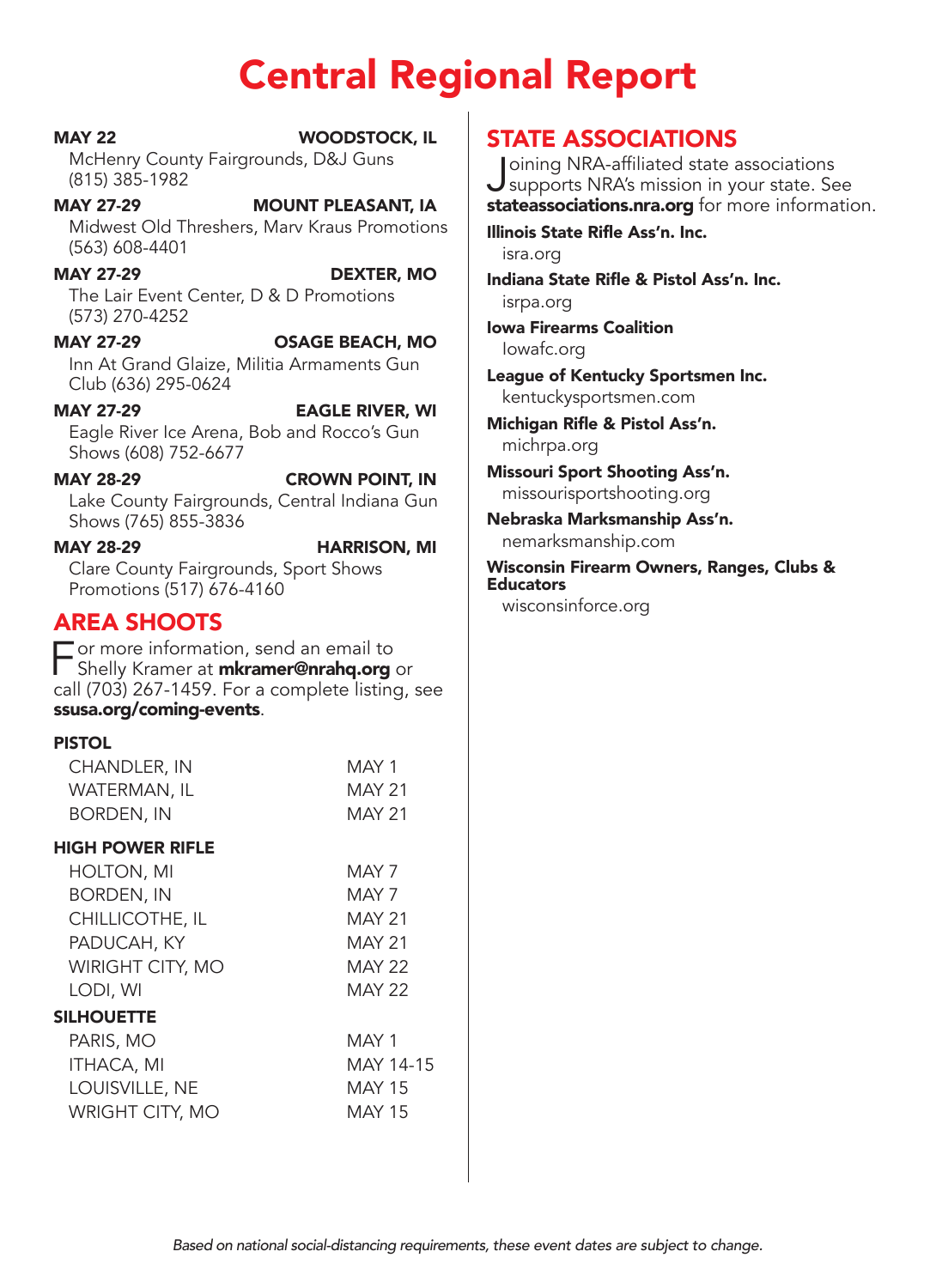## East Regional Report

2023 NRA ANNUAL MEETINGS • APRIL 14 -16 • INDIANAPOLIS, IN

For hotel accommodations at the NRA Annual Meetings, visit **[nraam.org](http://nraam.org)** 

Friends of NRA events celebrate American<br>
values with fun, fellowship and fundraising for The NRA Foundation. You'll have the opportunity to participate in games, raffles, live and silent auctions and more. Your attendance contributes to grants that promote firearm education, safety and marksmanship. To learn more about events in your area, visit [friendsofnra.org](http://friendsofnra.org), contact your local field representative or send an email to [friends@nrahq.org](mailto:friends@nrahq.org).

East Regional Director—Bryan Hoover [bhoover@nrahq.org](mailto:bhoover@nrahq.org)

ME, VT, NH—Bruce McGowan [bmcgowan@nrahq.org](mailto:bmcgowan@nrahq.org)

NJ, MA, RI, CT & Southern NY—Bruce McGowan [bmcgowan@nrahq.org](mailto:bmcgowan@nrahq.org)

New York—Bruce McGowan [bmcgowan@nrahq.org](mailto:bmcgowan@nrahq.org)

Northern OH—Marc Peugeot [mpeugeot@nrahq.org](mailto:mpeugeot@nrahq.org)

Southern OH—Allan Herman [aherman@nrahq.org](mailto:aherman@nrahq.org)

Eastern PA, DE—Kory Enck [kenck@nrahq.org](mailto:kenck@nrahq.org)

### Western PA—Robert Tekavec

[rtekavec@nrahq.org](mailto:rtekavec@nrahq.org)

Eastern VA, Eastern MD, Washington, DC— David Wells

[dwells@nrahq.org](mailto:dwells@nrahq.org)

Western VA, Western MD, WV— Michael Swackhamer [mswackhamer@nrahq.org](mailto:mswackhamer@nrahq.org)

### AREA SHOOTS

 $\blacksquare$  or more informa[tion, send an email to](mailto:mkramer@nrahq.org) Shelly Kramer at **mkramer@nrahq.org** or call (703) 267-1459. For a complete listing, see [ssusa.org/coming-events](http://ssusa.org/coming-events).

#### PISTOL

WAPPINGERS FALLS, NY MAY 1 ANNAPOLIS, MD
MAY 14-15 HARWOOD, MD MAY 15 BATAVIA, OH MAY 15 MANASSAS, VA MAY 22

#### HIGHPOWER RIFLE

| MILLVILLE, NJ          | MAY 1         |
|------------------------|---------------|
| <b>BRIDGEVILLE, DE</b> | MAY 7         |
| DAMASCUS, MD           | MAY 7         |
| EAST AURORA, NY        | <b>MAY 14</b> |
| NEW TRIPOLI, PA        | <b>MAY 15</b> |
| <b>GRAFTON, VA</b>     | <b>MAY 21</b> |
| HIGHLAND LAKES, NJ     | <b>MAY 22</b> |
|                        |               |

#### **SILHOUETTE**

| <b>MONT VERNON, NH</b>   | MAY 1         |
|--------------------------|---------------|
| LOCK HAVEN, PA           | MAY 7         |
| CHRISTIANA, PA           | <b>MAY 14</b> |
| <b>MONTPELIER, VA</b>    | <b>MAY 21</b> |
| <b>MONTOURSVILLE, PA</b> | <b>MAY 24</b> |
| PORTSMOUTH, OH           | MAY 28-29     |

### GUN SHOWS

Dates and locations of gun shows are<br>subject to change, so please contact the show before traveling. Discounted NRA memberships are sold through NRA recruiters.

\*Some shows may offer free admission to people who sign up for new memberships or renewals. To become an NRA Recruiter call (800) 672-0004.

#### APR. 30-MAY 1 GROTON, CT Mystic Marriott Hotel, NCCA - Gorton (401) 742-6779

APR. 30-MAY 1 TIMONIUM, MD Timonium Fairgrounds, Appalachian Promotions (717) 697-3088

APR. 30-MAY 1 KINGSTON, NY SafeShoot Shooting Sports Complex, SafeShoot NY (845) 443-7727

APR. 30-MAY 1 HAMBURG, NY Hamburg Fairgrounds, Niagara Frontier Gun Shows (716) 542-9929

APR. 30-MAY 1 MANSFIELD, OH Richland County Fairgrounds, Ohio Civil War Show (419) 884-2194

APR. 30-MAY 1 BLOOMSBURG, PA Bloomsburg Fairgrounds, Eagle Shows (610) 393-3047

APR. 30-MAY 1 TITUSVILLE, PA Chapmanville Volunteer Fire, 2nd Amendment Patriots (814) 724-4011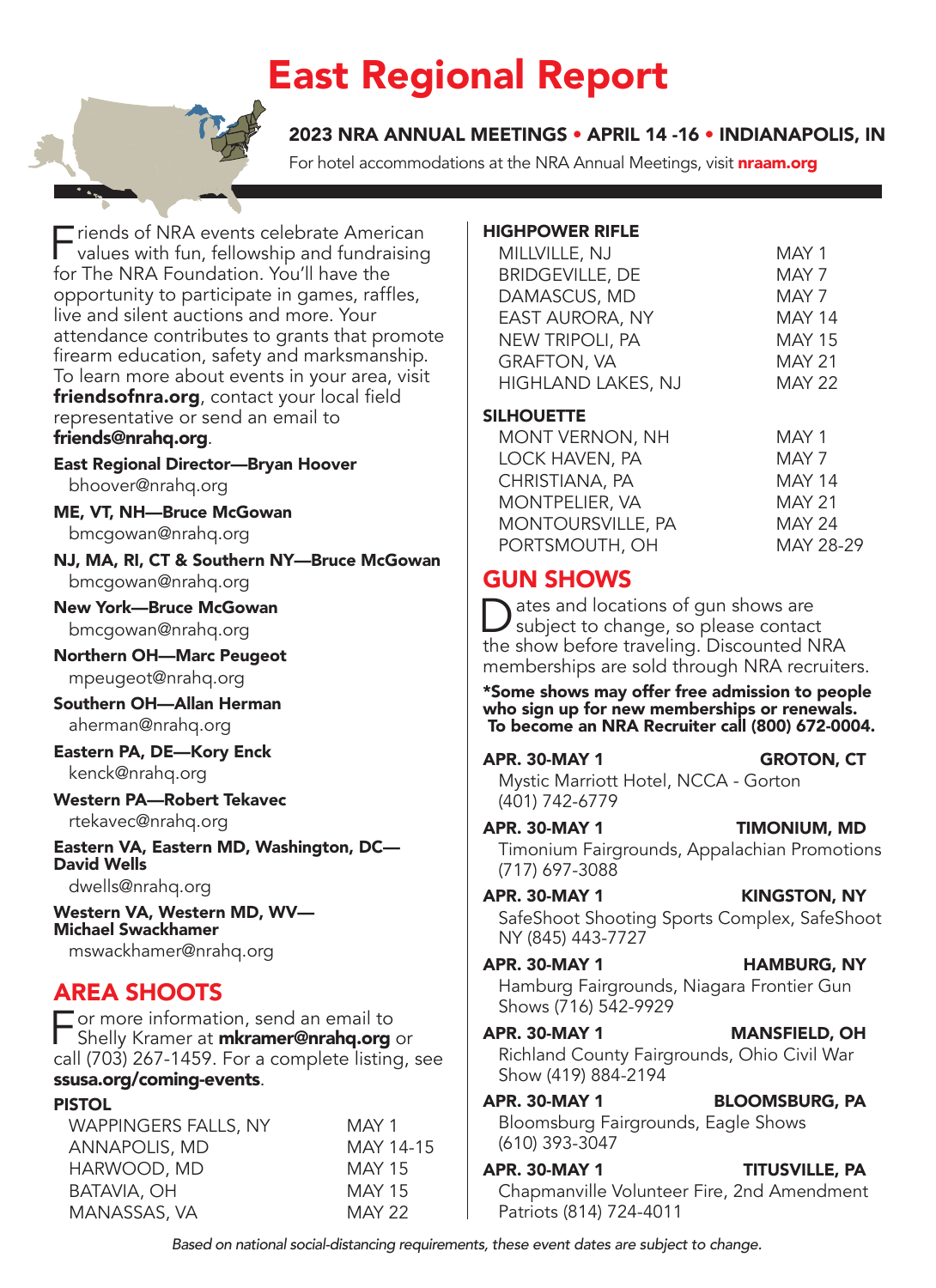| <b>MAY 20-22</b><br>(570) 595-6379           | <b>LONG POND, PA</b><br>Pocono Raceway, Tall Timber Tactical     | msrpa.org<br><b>Goal (Massachuse</b><br>goal.org          |
|----------------------------------------------|------------------------------------------------------------------|-----------------------------------------------------------|
| <b>MAY 21</b><br>West 275 (513) 353-3838     | <b>WHITEWATER TWP, OH</b><br>Miamitown Elementary School Campus, | <b>Gun Owners Of N</b><br>gonh.org                        |
| <b>MAY 21-22</b><br>negunshows.com           | <b>BIDDEFORD, ME</b><br>Biddeford Ice Arena, Freedom Promotions  | Ass'n. Of New Je<br>anjrpc.org<br><b>New York State R</b> |
| <b>MAY 21-22</b><br>Gun Shows (540) 953-0016 | <b>COLUMBUS, OH</b><br>Ohio Expo Center & State Fairgrounds, C&E | nysrpa.org<br><b>Ohio Rifle &amp; Pisto</b><br>orpa.net   |
|                                              |                                                                  |                                                           |

MAY 7 WHITEWATER TWP, OH

Miamitown Elementary School Campus, West 275 (513) 353-3838

#### MAY 7 **PITTSBURGH, PA** Castle Shannon Volunteer Fire Department, Castle Shannon Volunteer Fire Department (412) 884-7913

MAY 7-8 LIMA, OH Allen County Fairgrounds, Tri-State Gun Collectors (419) 647-0067

MAY 14 WHITEWATER TWP, OH Miamitown Elementary School Campus, West 275 (513) 353-3838

MAY 14-15 HAUPPAUGE, NY IBEW Local 25, Empire State Gun Shows (516) 446-4434

MAY 14-15 MASSILLON, OH Knights of Columbus, Western Reserve Cutlery Association (330) 388-5410

MAY 14-15 SPRINGFIELD, OH Clark County Fairgrounds, C&E Gun Shows (540) 953-0016

MAY 14-15 **HAMILTON, OH** Markets at Pleasant Treasures, Markets at Pleasant Treasures (513) 255-8038

MAY 14-15 **ALLENTOWN, PA** Allentown Fairgrounds, Forks of the Delaware Historical Arms Society (610) 438-9006

MAY 14-15 TOBYHANNA, PA Veterans of Foreign Wars, Jaeger Arms Promotions (570) 470-6404

MAY 15 CANANDAIGUA, NY Kings Catering & Party House, Niagara Frontier Gun Shows (716) 542-9929

MAY 20-21 FRANKFORT, NY Herkimer County Fairgrounds, New York State Trapper Association (607) 222-8554

MAY 20-22 LONG POND, PA Pocono Raceway, Tall Timber Tactical  $(570$ 

#### Lakeside Ballroom, Jaeger Arms Promotions (570) 470-6404 MAY 21-22 SALEM, VA

Shows (330) 268-9386

MAY 21-22 BARNESVILLE, PA

Salem Civic Center, C&E Gun Shows (540) 953-0016

MAY 22 **PORTLAND, PA** William Pensyl Social Hall, Portland Hook & Ladder Co. #1 (610) 216-4191

#### MAY 28 CONCORD, NH

Douglas N. Everett Arena, New Hampshire Arms Collectors (603) 545-1488

MAY 28 TROY, OH Miami County Fairgrounds, River Valley Hunters Gun & Knife Show (937) 249-0156

#### MAY 28 WHITEWATER TWP, OH

Miamitown Elementary School Campus, West 275 (513) 353-3838

#### MAY 28-29 SELLERSVILLE, PA

Forrest Lodge VFW Hall and Club, Jaeger Arms Promotions (570) 470-6404

### STATE ASSOCIATIONS

Joining NRA-affiliated state associations<br>supports NRA's mission in your state. See [stateassociations.nra.org](http://stateassociations.nra.org) for more information.

Connecticut State Rifle & Revolver Ass'n. [thecsrra.com](http://thecsrra.com)

Delaware State Sportsmen's Ass'n. [dssa.us](http://dssa.us)

Maine Pine Tree State Rifle & Pistol Ass'n. Inc. [mainerpa.org](http://mainerpa.org)

Maryland State Rifle & Pistol Ass'n.

etts)

**Jew Hampshire Inc.** 

rsey Rifle & Pistol Clubs Inc.

lifle & Pistol Ass'n. Inc.

l Ass'n.

#### MAY 21-22 MANSFIELD, OH Richland County Fairgrounds, Heritage Gun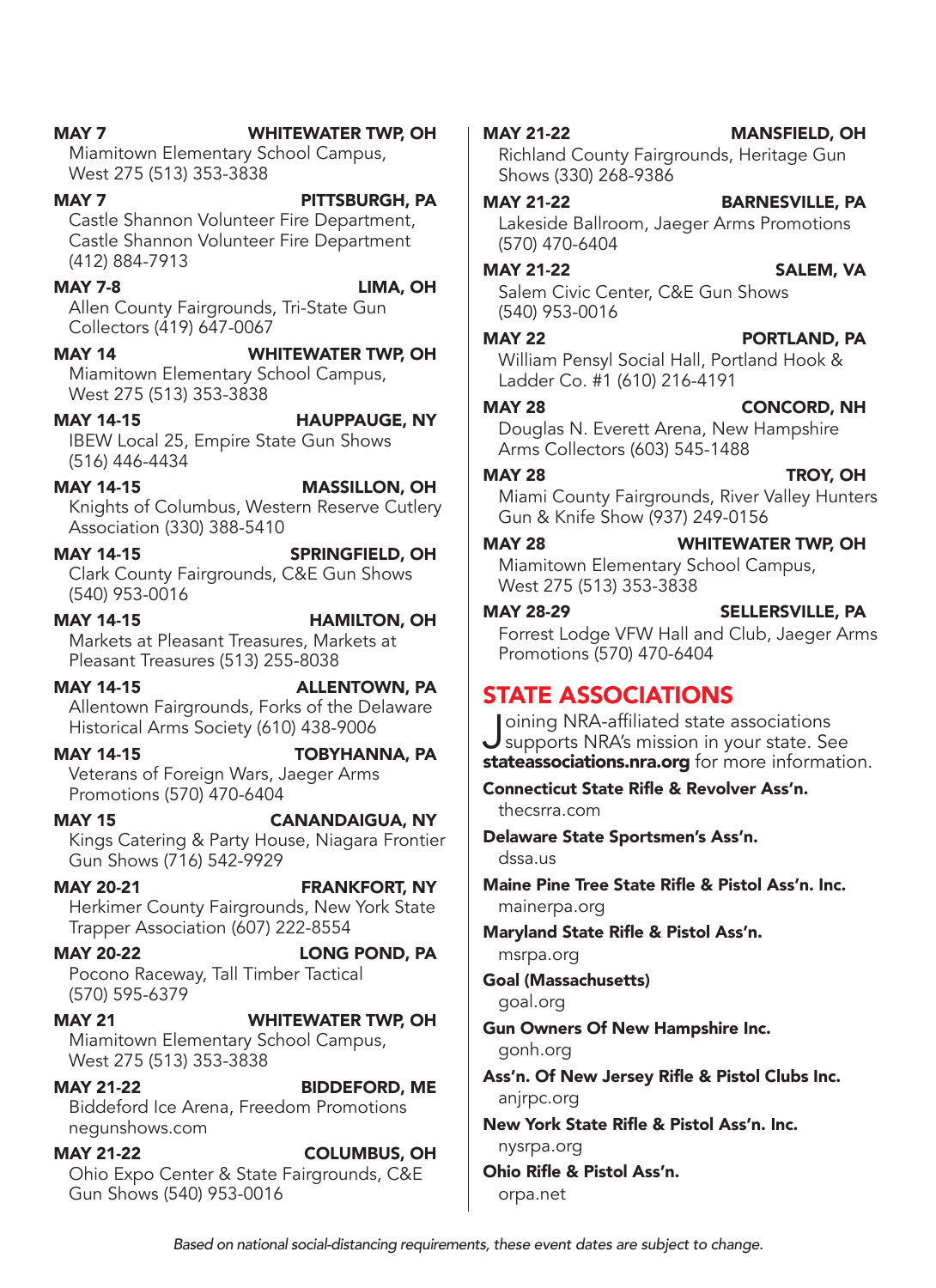## East Regional Report

#### Pennsylvania Rifle & Pistol Ass'n.

[pennarifleandpistol.org](http://pennarifleandpistol.org)

#### Rhode Island 2nd Amendment Coalition [ri2nd.org](http://ri2nd.org)

Vermont Federation Of Sportsmen's Clubs Inc. [vtfsc.com](http://vtfsc.com)

#### Virginia Shooting Sports Ass'n.

[myvssa.org](http://myvssa.org)

West Virginia State Rifle & Pistol Ass'n. [wvasrpa.org](http://wvasrpa.org)

### TRAINING

#### Crime Prevention

The NRA's Refuse To Be A Victim® program<br>
provides information on crime prevention and personal safety. To learn more about the program, visit [refuse.nra.org](http://refuse.nra.org). The most upto-date schedule is available on the internet by visiting **[nrainstructors.org](http://nrainstructors.org)**, by sending an email to **[refuse@nrahq.org](mailto:refuse@nrahq.org)** or by calling (800) 861-1166.

MAY 1 DUNCANNON, PA

(Seminar) Carl Walker (717) 601-6831

MAY 2 DANBURY, CT

#### (Seminar)

Michael Kovalyk (203) 769-6909

MAY 5 PEEKSKILL, NY

(Seminar)

Steven Donahoo (914) 455-4099

#### MAY 7 CELINA, OH

(Instructor Development Workshop) Andrea Cahill (419) 733-7400

#### MAY 11 NEWPORT, VA

(Seminar) Walter Cook (540) 200-8595

MAY 13 MAHWAH, NJ

### (Seminar)

James Armstrong (201) 252-8410

MAY 17 PEEKSKILL, NY

### (Seminar)

Steven Donahoo (914) 455-4099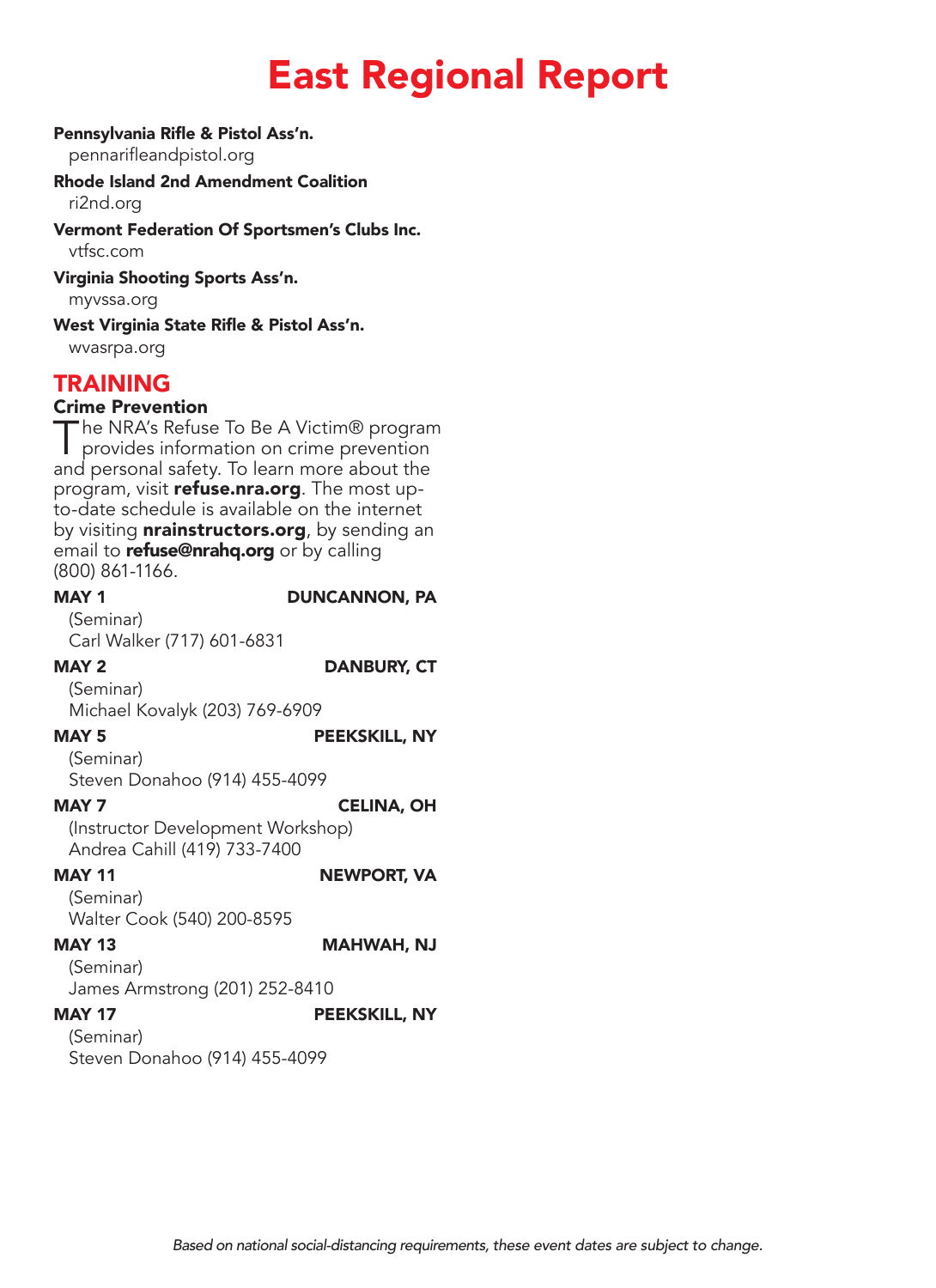## Midwest Regional Report

### 2023 NRA ANNUAL MEETINGS • APRIL 14 -16 • INDIANAPOLIS, IN

For hotel accommodations at the NRA Annual Meetings, visit **[nraam.org](http://nraam.org)** 

Friends of NRA events celebrate American<br>
values with fun, fellowship and fundraising for The NRA Foundation. You'll have the opportunity to participate in games, raffles, live and silent auctions and more. Your attendance contributes to grants that promote firearm education, safety and marksmanship. To learn more about events in your area, visit [friendsofnra.org](http://friendsofnra.org), contact your local field representative or send an email to [friends@nrahq.org](mailto:friends@nrahq.org).

Midwest Regional Director—Tom Ulik [tulik@nrahq.org](mailto:tulik@nrahq.org)

AR—Mike Webb [mwebb@nrahq.org](mailto:mwebb@nrahq.org)

CO—Brad Dreier [bdreier@nrahq.org](mailto:bdreier@nrahq.org)

KS—Tyler Kirby [tkirby@nrahq.org](mailto:tkirby@nrahq.org)

NM—Liz Foley [efoley@nrahq.org](mailto:efoley@nrahq.org)

OK—Tyler Kirby [tkirby@nrahq.org](mailto:tkirby@nrahq.org)

Eastern TX—Liz Foley [efoley@nrahq.org](mailto:efoley@nrahq.org)

Northern TX—Liz Foley [efoley@nrahq.org](mailto:efoley@nrahq.org)

Southern TX—Tyler Ward [tward@nrahq.org](mailto:tward@nrahq.org)

Western TX—Tyler Ward [tward@nrahq.org](mailto:tward@nrahq.org)

### STATE ASSOCIATIONS

Joining NRA-affiliated state associations<br>supports NRA's mission in your state. See [stateassociations.nra.org](http://stateassociations.nra.org) for more information.

Arkansas Rifle & Pistol Ass'n. [arpa-online.org](http://arpa-online.org)

Colorado State Shooting Ass'n. [cssa.org](http://cssa.org)

Kansas State Rifle Ass'n. [ksraweb.org](http://ksraweb.org)

New Mexico Shooting Sports Ass'n. Inc. [nmssa.org](http://nmssa.org)

Oklahoma Rifle Ass'n. Inc. [oklarifle.com](http://oklarifle.com)

Texas State Rifle Ass'n. [tsra.com](http://tsra.com)

### GUN SHOWS

ates and locations of gun shows are subject to change, so please contact the show before traveling. Discounted NRA memberships are sold through NRA recruiters.

\*Some shows may offer free admission to people who sign up for new memberships or renewals. To become an NRA Recruiter call (800) 672-0004.

APR. 29-MAY 1 PONCHA SPRINGS, CO Chaffee County Fairgrounds, Doug Dreier (719) 395-4424

APR. 30-MAY 1 AURORA, CO Arapahoe County Fairgrounds, Self-Reliance Project (603) 200-4089

#### APR. 30-MAY 1 GARDEN CITY, KS Finney County Fairgrounds, ALLTEX Gun Shows

(918) 658-4500

#### APR. 30-MAY 1 TULSA, OK

Tulsa Fairgrounds, Oklahoma Gun Shows (918) 955-1092

#### MAY 1 THORNTON, CO

DoubleTree by Hilton Hotel, Colorado Militaria Collector & Gun Show (720) 621-6339

MAY 7-8 **HOUSTON, TX** SPJST Lodge Pokrok, Houston Gun Collectors Association (713) 981-6463

#### MAY 7-8 BASTROP, TX

Bastrop Convention & Exhibit Center, Big Tex Gun Show Productions (325) 205-2688

#### MAY 7-8 SAN ANTONIO, TX

Live Oak Civic Center, Texas Gun Shows (210) 844-9599

MAY 7-8 WAXAHACHIE, TX

Ellis County Youth Expo Center, Six Bullets TX (817) 705-4501

#### MAY 7-8 BRAZORIA, TX

West Brazos Columbus Club Hall, West Brazos Gun Show (979) 292-9007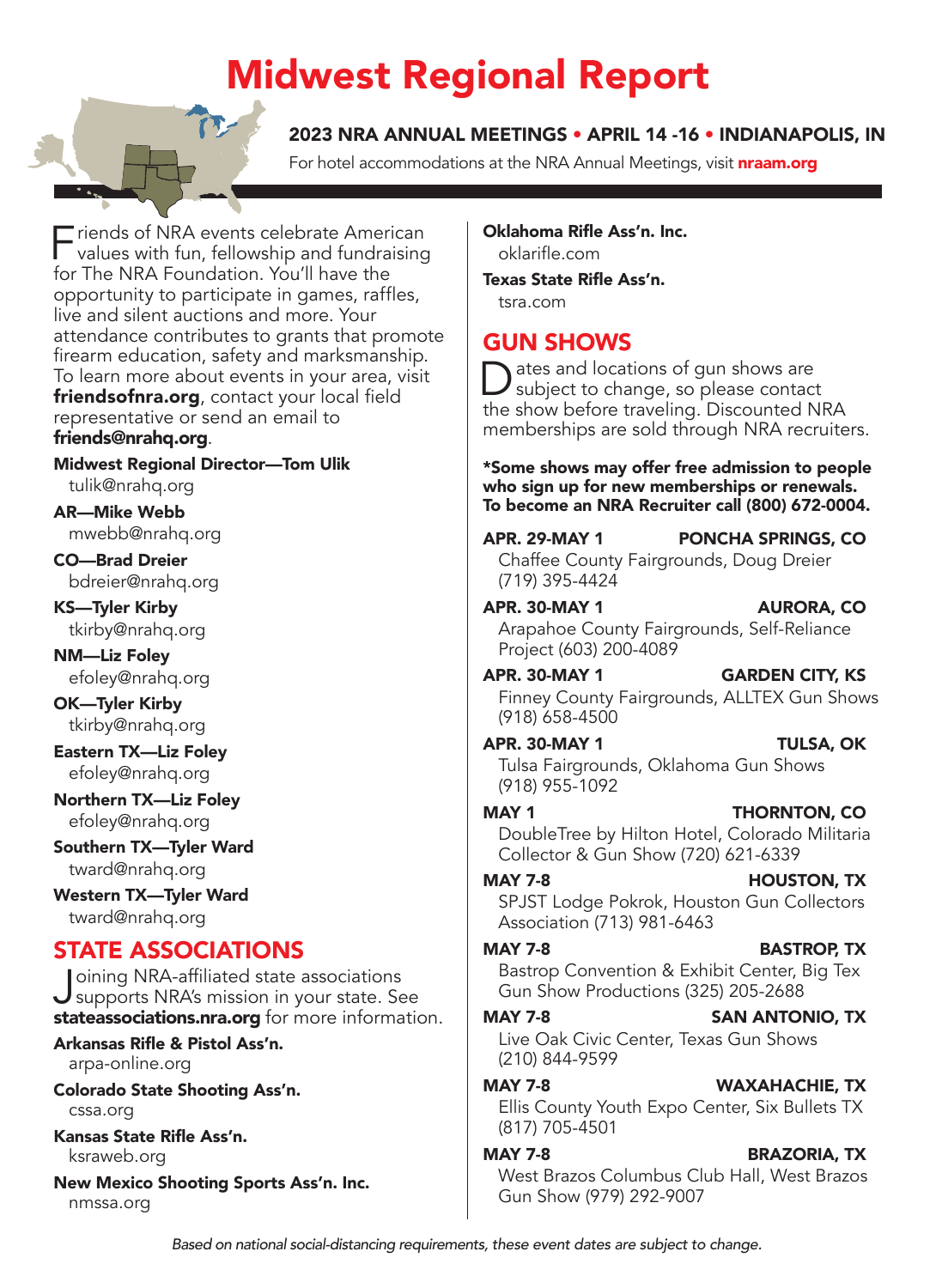East Texas State Fairgrounds, ALLTEX Gun Shows (918) 658-4500 MAY 21-22 COLORADO SPRINGS, CO The Colorado Springs Event Center, Colorado Gun Collectors Association (720) 482-0167 MAY 21-22 CASTLE ROCK, CO Douglas County Fairgrounds, PE Gun Shows (970) 779-0360 MAY 21-22 MORIARTY, NM Moriarty Civic Center, Los Alamos Ammo (505) 500-6415 MAY 21-22 MESQUITE, TX Mesquite Convention Center, Premier Gun Shows (817) 732-1194 (918) 658-4500 (214) 635-2009 MAY 28-29 PARKER, TX Southfork Ranch, Dallas Arms Collectors Association (972) 369-6062

MAY 14-15 PORT LAVACA, TX Bauer Community Center, Diamondback Gun

Shows (210) 391-3447

MAY 14-15 TYLER, TX

Pasadena Convention Center, High Caliber Gun & Knife Shows (218) 412-4824

(918) 659-2201 MAY 14-15 PASADENA, TX

Brenham Firemans Center, Real Texas Gun Shows (713) 724-8881 MAY 14-15 MARSHALL, TX Marshall Convention Center, G&S Promotions

Al Amin Shrine Pavillion, Al Amin Shriners (361) 696-1585 MAY 14-15 BRENHAM, TX

MAY 14-15 OKLAHOMA CITY, OK Oklahoma State Fair Park, Claude Hall's Original OKC Gun Show (800) 333-4867 MAY 14-15 CORPUS CHRISTI, TX

and the Lions Club (505) 490-3571

Promotions (501) 580-3737 MAY 14-15 CARLSBAD, NM Walter Gerrells Events Center, 505 Productions

Holiday Inn Convention Center, Kerry Murphy

(479) 502-8190

MAY 13-15 FAYETTEVILLE, AR Washington County Fairgrounds, Xander's

MAY 7-8 **HARKER HEIGHTS, TX** Harker Heights Event Center, Real Texas Gun

MAY 13-15 DENVER, CO

Crowne Plaza, Tanner Gun Shows

Shows (713) 724-8881

(720) 514-0114

MAY 14-15 TEXARKANA, AR

MAY 21-22 ABILENE, TX Abilene Convention Center, Texas Gun And

Knife Association (830) 285-0575 American Legion Post 658, Crosby American

Legion (409) 293-2611 MAY 21-22 WACO, TX Lee Lockwood Library and Museum,

#### Waco Scottish Rite Benefit Gun Show (713) 724-8881 MAY 21-22 MARSHALL, AR

Arms Productions (985) 624-8577

County Conferences (830) 214-4694

Shows (918) 658-4500

MAY 21-22 NEW BRAUNFELS, TX New Braunfels Civic/ Convention Center, Hill

MAY 21-22 CLEBURNE, TX Cleburne Conference Center, ALLTEX Gun

Veteran's Memorial Hall, ACE Promotions (870) 221-1997

MAY 28-29 GREELEY, CO Greeley Mall, PE Gun Shows (970) 779-0360

MAY 28-29 RUIDOSO, NM Ruidoso Convention Center, Ruidoso Valley Noon Lions Club (575) 257-5606

MAY 28-29 TULSA, OK Exchange Center, R.K. Shows Inc. (417) 567-2002

MAY 28-29 BURNET, TX Burnet Community Center, Whipp Farm Productions (817) 929-1816

MAY 28-29 GAINESVILLE, TX Gainseville Civic Center, ALLTEX Gun Shows

MAY 28-29 **HENDERSON, TX** Rusk County Youth Expo, Lone Star Gun Shows

*Based on national social-distancing requirements, these event dates are subject to change.*

#### MAY 21-22 LONGVIEW, TX Longview Maude Cobb Exhibit Building, Classic

MAY 21-22 CROSBY, TX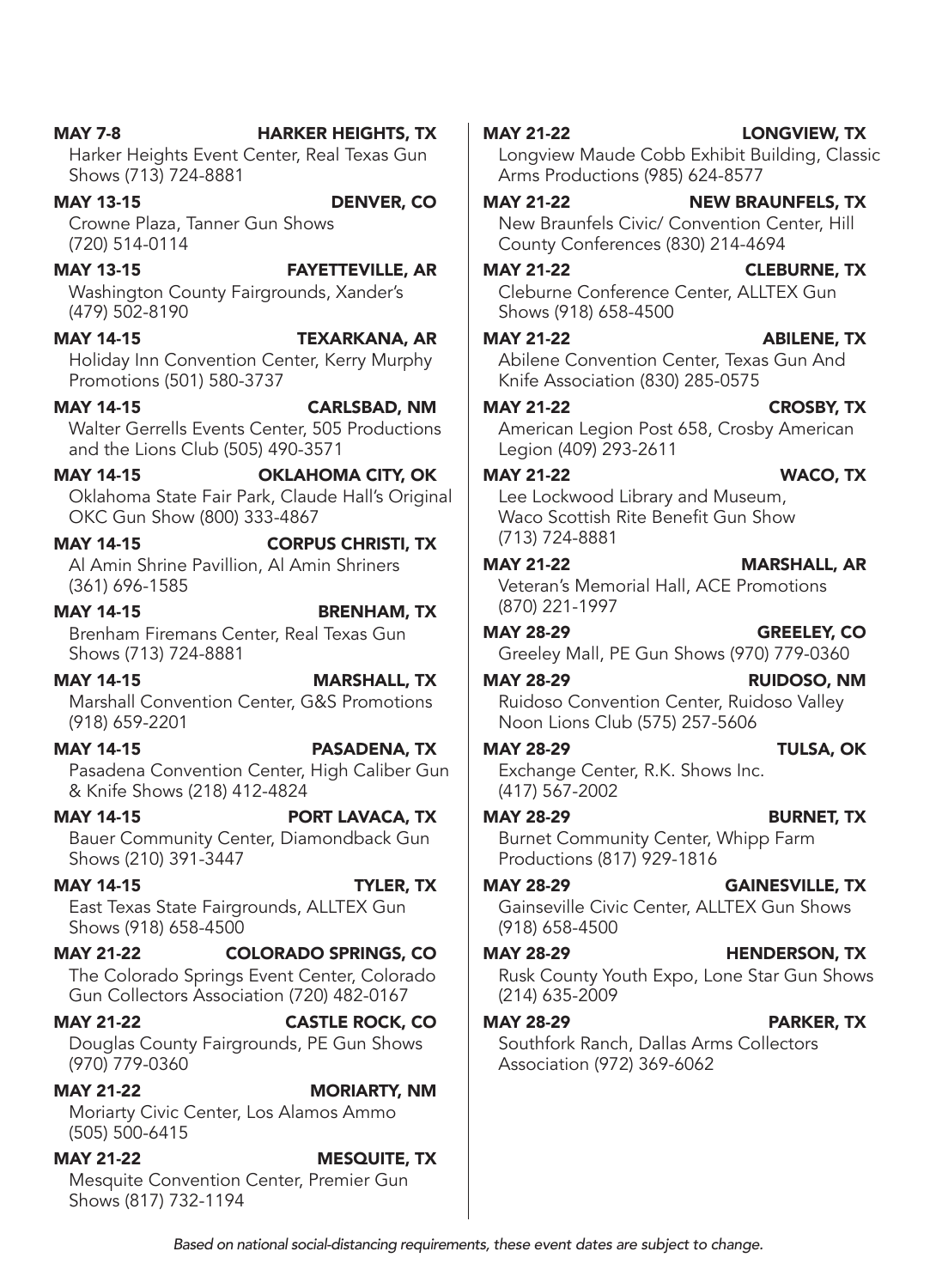## Midwest Regional Report

### AREA SHOOTS

For more informa[tion, send an email to](mailto:mkramer@nrahq.org)<br>Shelly Kramer at **mkramer@nrahq.org** Shelly Kramer at *mkramer@nrahq.org* or call (703) 267-1459. For a complete listing, see [ssusa.org/coming-events](http://ssusa.org/coming-events).

#### PISTOL

| BYERS, CO                 | <b>MAY 15</b> |
|---------------------------|---------------|
| ARCADIA, OK               | <b>MAY 21</b> |
| <b>HOUSTON, TX</b>        | <b>MAY 22</b> |
| <b>SMALLBORE</b>          |               |
| <b>HOUSTON, TX</b>        | MAY 7         |
| AMARILLO, TX              | <b>MAY 21</b> |
| <b>HIGH POWER RIFLE</b>   |               |
| <b>GRAND JUNCTION, CO</b> | MAY 8         |
| GALENA, KS                | <b>MAY 15</b> |
| <b>HUTCHINSON, KS</b>     | <b>MAY 21</b> |
| VAN BUREN, AR             | <b>MAY 28</b> |
| <b>WHITEWATER, CO</b>     | MAY 28        |
| SILHOUETTE                |               |
| <b>BAUXITE, AR</b>        | MAY 7         |
| ARCADIA, OK               | MAY 7         |
| HOBBS, NM                 | MAY 7         |
| MANOR, TX                 | MAY 8         |
| <b>HALTOM CITY, TX</b>    | <b>MAY 14</b> |
| WHITEWATER, KS            | <b>MAY 21</b> |
| AURORA, CO                | MAY 22        |
|                           |               |

### TRAINING

#### Crime Prevention

The NRA's Refuse To Be A Victim® program<br>
provides information on crime prevention and personal safety. To learn more about the program, visit *[refuse.nra.org](http://refuse.nra.org)*. The most up-todate schedule is available at **[nrainstructors.org](http://nrainstructors.org)**, sending an email to [refuse@nrahq.org](mailto:refuse@nrahq.org) or by calling (800) 861-1166.

| MAY 15                           | <b>MARION, TX</b>   |
|----------------------------------|---------------------|
| (Seminar)                        |                     |
| Frank Payette (210) 275-7545     |                     |
| <b>MAY 18</b>                    | <b>GOODLAND, KS</b> |
| (Seminar)                        |                     |
| Justin Bentzinger (785) 728-2910 |                     |
| <b>MAY 19</b>                    | <b>AUGUSTA, KS</b>  |
| (Seminar)                        |                     |
| Gregory Rupp (316) 651-7877      |                     |
| MAY 28                           | <b>FRISCO, TX</b>   |
| (Seminar)                        |                     |
| Jim Small (469) 307-6118         |                     |
|                                  |                     |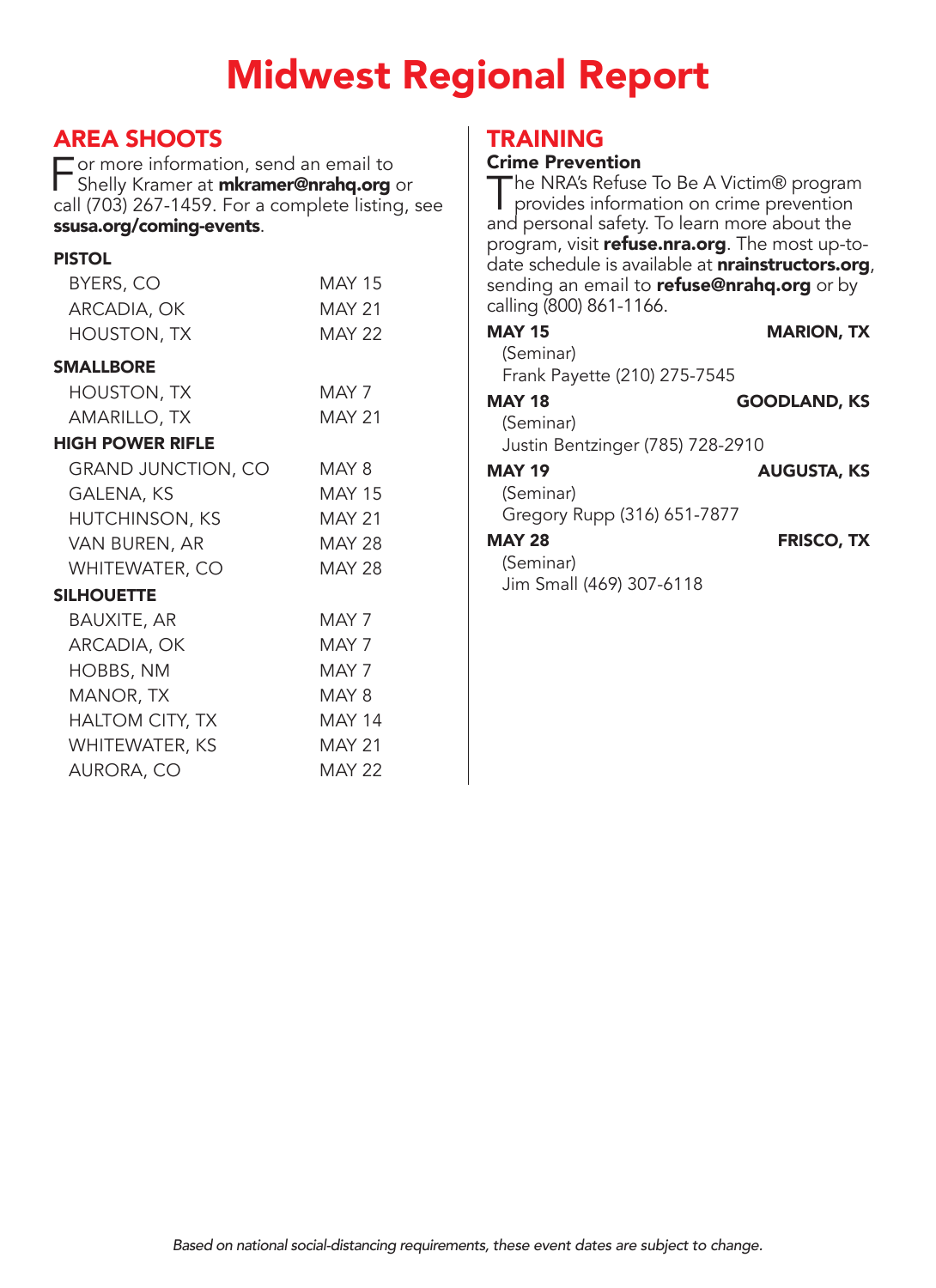## South Regional Report

### 2023 NRA ANNUAL MEETINGS • APRIL 14 -16 • INDIANAPOLIS, IN

For hotel accommodations at the NRA Annual Meetings, visit **[nraam.org](http://nraam.org)** 

 $\equiv$  riends of NRA events celebrate American values with fun, fellowship and fundraising for The NRA Foundation. You'll have the opportunity to participate in games, raffles, live and silent auctions and more. Your attendance contributes to grants that promote firearm education, safety and marksmanship. To learn more about events in your area, visit [friendsofnra.org](http://friendsofnra.org), contact your local field representative or send an email to [friends@nrahq.org](mailto:friends@nrahq.org).

South Regional Director—Mike Webb [mwebb@nrahq.org](mailto:mwebb@nrahq.org)

AL, MS—Neely Raper [nraper@nrahq.org](mailto:nraper@nrahq.org)

Northern FL—Tom Knight [tknight@nrahq.org](mailto:tknight@nrahq.org)

Southern FL—Tom Knight [tknight@nrahq.org](mailto:tknight@nrahq.org)

GA—Neely Raper [nraper@nrahq.org](mailto:nraper@nrahq.org)

LA—Mike Webb [mwebb@nrahq.org](mailto:mwebb@nrahq.org)

Eastern NC—Nathan Cantrell [ncantrell@nrahq.org](mailto:ncantrell@nrahq.org)

Western NC—Robert Merrill [rmerrill@nrahq.org](mailto:rmerrill@nrahq.org)

TN—Brian Allen [ballen@nrahq.org](mailto:ballen@nrahq.org)

SC—Nathan Cantrell [ncantrell@nrahq.org](mailto:ncantrell@nrahq.org)

**STATE ASSOCIATIONS**<br>I Doining NRA-affiliated state associations Joining NRA-affiliated state associations<br>supports NRA's mission in your state. See [stateassociations.nra.org](http://stateassociations.nra.org) for more information.

### Alabama Rifle & Pistol Ass'n.

[jmoses1936@gmail.com](mailto:jmoses1936@gmail.com)

Florida Sport Shooting Ass'n. Inc. [flssa.org](http://flssa.org)

Georgia Sport Shooting Ass'n. [gssainc.org](http://gssainc.org)

Louisiana Shooting Ass'n. [louisianashooting.com](http://louisianashooting.com)

Mississippi State Firearm Owners Ass'n. [msfoa.tripod.com](http://msfoa.tripod.com)

North Carolina Rifle & Pistol Ass'n. [ncrpa.org](http://ncrpa.org)

Gun Owners of South Carolina [gosc.org](http://gosc.org)

Tennessee Shooting Sports Ass'n. Inc. [tennesseeshootingsportsassociation.org](http://tennesseeshootingsportsassociation.org)

### GUN SHOWS

Dates and locations of gun shows are<br>subject to change, so please contact the show before traveling. Discounted NRA memberships are sold through NRA recruiters.

\*Some shows may offer free admission to people who sign up for new memberships or renewals. To become an NRA Recruiter call (800) 672-0004.

APR. 30-MAY 1 SPRINGFIELD, TN National Guard Armory, Great American Promotions (865) 453-0074

APR. 30-MAY 1 MURFREESBORO, TN Mid-TN Expo Center, R.K. Shows Tennessee (417) 567-2002

### MAY 7-8 FORT LAUDERDALE, FL Florida National Guard Armory, Florida Gun

Expo (305) 922-3677 MAY 7-8 LARGO, FL Largo Event Center, 2 Guys Shows

(727) 776-3442

#### MAY 7-8 NATCHITOCHES, LA

Natchitoches Events Center, Triple R Events (903) 249-9075

#### MAY 7-8 FLETCHER, NC

Western North Carolina Agricultrual Center, Mike Kent And Associates (770) 630-7296

#### MAY 7-8 CAMDEN, SC

Old Armory Gymnasium, Great American Promotions (865) 453-0074

#### MAY 7-8 LEBANON, TN

Lebanon National Guard Armory, Great American Tennessee Promotions (865) 310-5427

#### MAY 14 VERO BEACH, FL

Elks Lodge #1774, USA Gun Shows Of Florida (863) 344-0452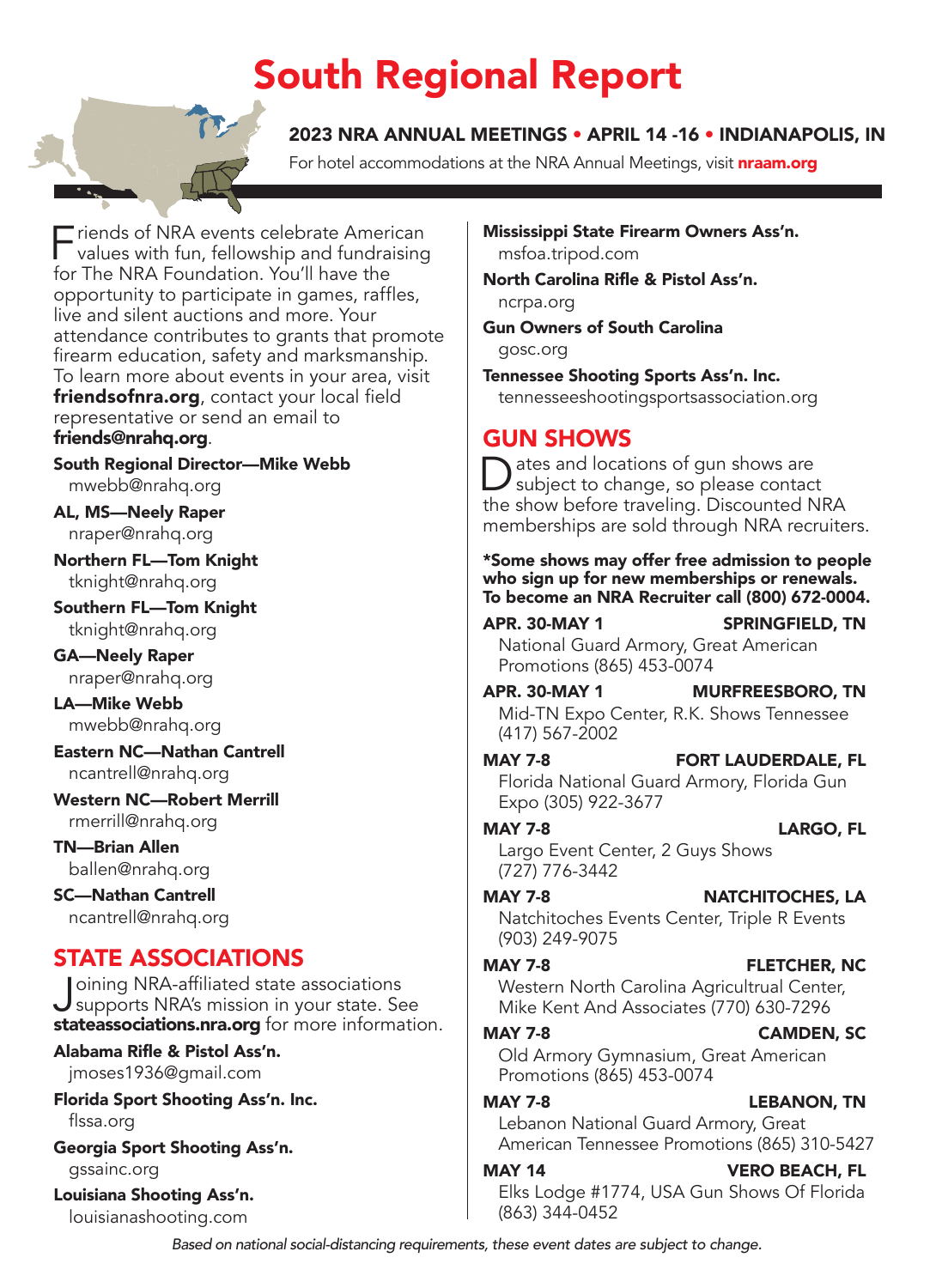MAY 14-15 AVON PARK, FL Avon Park National Guard Armory, Great American Florida Promotions (772) 577-9647 MAY 14-15 SARASOTA, FL Roberts Arena, 2 Guys Shows (727) 776-3442 MAY 14-15 VENICE, FL Venice Community Center, Florida Gun Expo (727) 776-3443 MAY 14-15 NEWBERRY, FL Newberry American Legion, Gun Trader Shows (727) 776-3444 MAY 14-15 WESTWEGO, LA John A. Alario Event Center, Great Southern Gun & Knife Shows (865) 671-4757 MAY 14-15 ALBEMARLE, NC Stanly County Fairgrounds, 6 Shooters Gun Shows (336) 460-7350 MAY 14-15 HICKORY, NC Hickory Metro Convention Center, C&E Gun Shows (540) 953-0016 MAY 14-15 JACKSONVILLE, NC American Legion, S&D Show Promotions (252) 617-5615 MAY 14-15 AIKEN, SC West Carolina Fairgrounds, Great American Promotions (865) 453-0074 MAY 21-22 HUNTSVILLE, AL Von Braun Civic Center, Collecters and Shooters Company (334) 322-8818 MAY 21-22 TRUSSVILLE, AL Trussville Civic Center, A.G. Gun Shows (423) 664-2715 MAY 21-22 OKEECHOBEE, FL KOA Convention Center, Great American Florida Promotions (727) 776-3445 MAY 21-22 ORLANDO, FL Central Florida Fairgrounds, Florida Gun Shows (727) 776-3446 MAY 21-22 LAKELAND, FL SUN 'n FUN Expo Campus, Lakeland Rifle and Pistol Club Educational Center (727) 776-3447 MAY 21-22 ST. PETERSBURG FL National Guard Armory, Florida Gun Expo (727) 776-3448 MAY 21-22 ATLANTA, GA

Atlanta Expo Center, Gun Shows Of The South (417) 567-2002

MAY 21-22 GONZALES, LA Lamar-Dixon Expo Hall, Classic Arms Productions (985) 624-8577 MAY 21-22 PASCAGOULA, MS

Jackson County Pascagoula Fairgrounds, Big Pop Gun Shows (601) 498-4235

#### MAY 21-22 GASTONIA, NC

Veterans Of Foreign Wars, 6 Shooters Gun Shows (336) 460-7350

MAY 21-22 COLUMBIA, SC

Jamil Shrine Center, South Carolina Arms Collectors Association (803) 463-9377

MAY 21-22 CLARKSVILLE, TN Clarksville Speedway & Fairgrounds, Great

American Promotions (865) 453-0074

MAY 28-29 ALBERTVILLE, AL

Sand Mountain Park & Amphitheater Fitness Center, Dented Primer (256) 641-6124

#### MAY 28-29 MIAMI, FL

Miami-Dade Fairgrounds, Florida Gun Shows (727) 776-3449

MAY 28-29 PORT CHARLOTTE, FL Charlotte County Fairgrounds, 2 Guys Shows (727) 776-3442

MAY 28-29 DADE CITY, FL Pasco County Fairgrounds, Gun Trader Shows (352) 359-0134

MAY 28-29 VIERA, FL Holiday Inn Viera Convention Center, USA Gun Shows Of Florida (863) 344-0452

MAY 28-29 WEST PALM BEACH, FL South Florida Fairgrounds, Sport Show Specialists (321) 777-7455

MAY 28-29 WINSTON-SALEM, NC Winston-Salem Fairgrounds, C&E Gun Shows (540) 953-0016

MAY 28-29 GREENWOOD, SC Greenwood Farmers Market, Great American Promotions (865) 453-0074

MAY 28-29 CHATTANOOGA, TN Camp Jordan Arena, R.K. Shows Inc. (417) 567-2002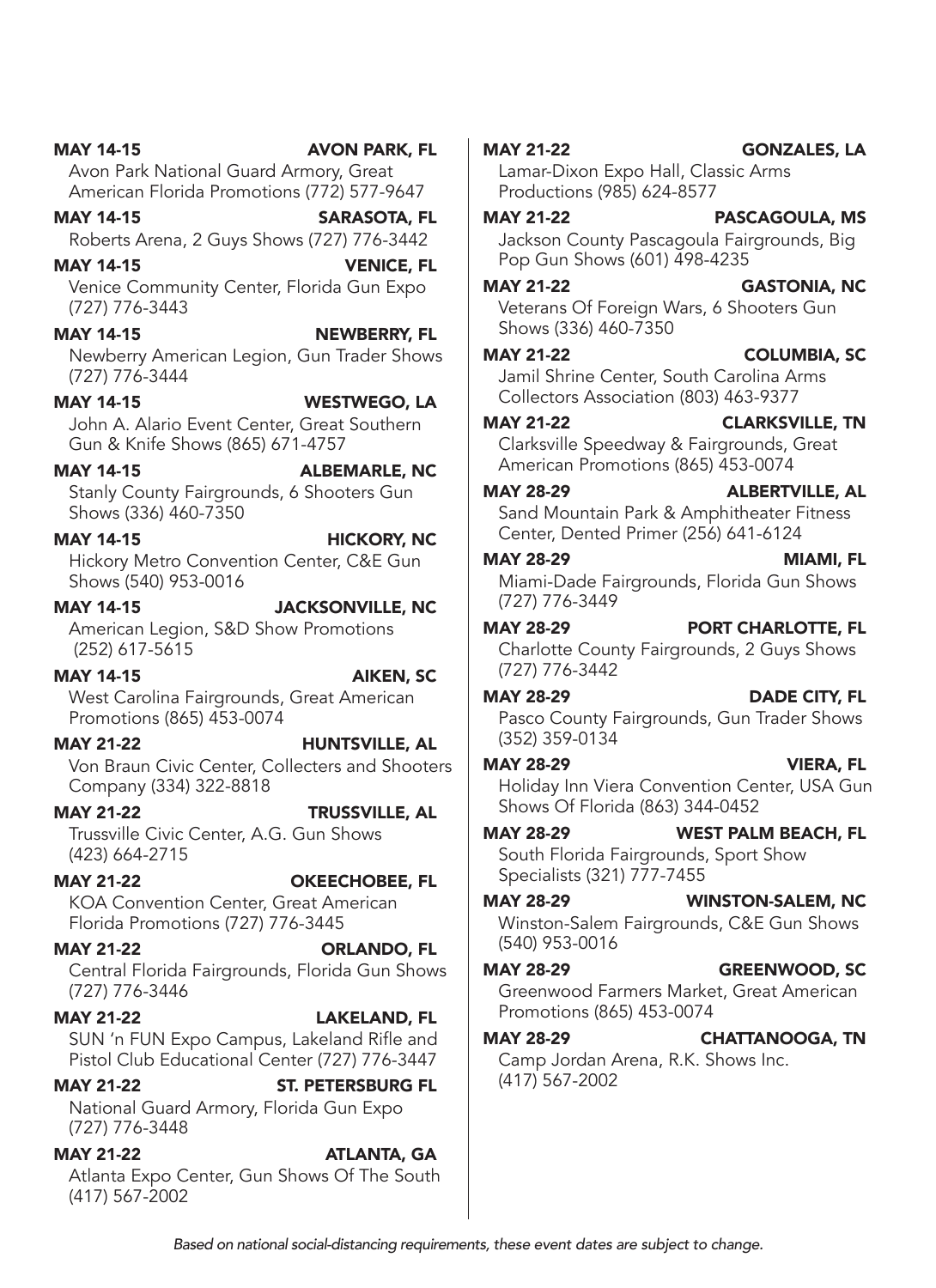## South Regional Report

| <b>TRAINING</b><br><b>Crime Prevention</b><br>date schedule is available on the internet<br>(800) 861-1166. | The NRA's Refuse To Be A Victim® program<br>provides information on crime prevention<br>and personal safety. To learn more about the<br>program, visit refuse.nra.org. The most up-to-<br>by visiting <b>nrainstructors.org</b> , by sending<br>an email to <b>refuse@nrahq.org</b> or by calling | <b>AREA SHOOTS</b><br>$\Box$ or more information, send an email to<br>Shelly Kramer at <b>mkramer@nrahq.org</b> or<br>call (703) 267-1459. For a complete listing, see<br>ssusa.org/coming-events.<br><b>PISTOL</b><br>COVINGTON, GA<br>OAK RIDGE, TN<br>COOKEVILLE, TN | MAY 7<br><b>MAY 15</b><br><b>MAY 15</b>                      |
|-------------------------------------------------------------------------------------------------------------|---------------------------------------------------------------------------------------------------------------------------------------------------------------------------------------------------------------------------------------------------------------------------------------------------|-------------------------------------------------------------------------------------------------------------------------------------------------------------------------------------------------------------------------------------------------------------------------|--------------------------------------------------------------|
| MAY <sub>5</sub><br>(Seminar)<br>Brian Argutto (352) 442-0735                                               | <b>SPRING HILL, FL</b>                                                                                                                                                                                                                                                                            | CLEARWATER, FL<br>CREEDMOOR, NC<br><b>SMALLBORE RIFLE</b>                                                                                                                                                                                                               | <b>MAY 21</b><br><b>MAY 28</b>                               |
| MAY <sub>5</sub><br>(Seminar)<br>Andrea Koshnick (865) 776-0373<br>MAY <sub>7</sub>                         | <b>SEVIERVILLE, TN</b><br><b>BOONE, NC</b>                                                                                                                                                                                                                                                        | ORLANDO, FL<br>DAWSONVILLE, GA<br>COOKEVILLE, TN<br><b>BELTON, SC</b>                                                                                                                                                                                                   | <b>MAY 5-7</b><br>MAY 7<br>MAY 8<br><b>MAY 14</b>            |
| (Seminar)<br>Ann Marie Connery (703) 201-4894                                                               |                                                                                                                                                                                                                                                                                                   | <b>GASTON, SC</b><br><b>HIGH POWER RIFLE</b>                                                                                                                                                                                                                            | <b>MAY 28</b>                                                |
| <b>MAY 12</b><br>(Seminar)<br>Brian Argutto (352) 442-0735                                                  | <b>SPRING HILL, FL</b>                                                                                                                                                                                                                                                                            | <b>BELTON, SC</b><br>VALDOSTA, GA<br>PINSON, AL                                                                                                                                                                                                                         | MAY 1<br>MAY 8<br><b>MAY 14</b>                              |
| <b>MAY 14</b><br>(Seminar)<br>Carl Hirt (770) 334-8285                                                      | <b>CARTERSVILLE, GA</b>                                                                                                                                                                                                                                                                           | LAUREL, MS<br>OAK RIDGE, TN<br>STEM, NC                                                                                                                                                                                                                                 | <b>MAY 14</b><br>MAY 14-15<br><b>MAY 21</b>                  |
| <b>MAY 19</b><br>(Seminar)<br>Brian Argutto (352) 442-0735                                                  | <b>SPRING HILL, FL</b>                                                                                                                                                                                                                                                                            | SUNRISE, FL<br><b>GONZALES, LA</b><br><b>SILHOUETTE</b>                                                                                                                                                                                                                 | <b>MAY 28</b><br><b>MAY 29</b>                               |
| <b>MAY 26</b><br>(Seminar)<br>Andrea Koshnick (865) 776-0373                                                | <b>SEVIERVILLE, TN</b>                                                                                                                                                                                                                                                                            | CHULUOTA, FL<br><b>BATESBURG, SC</b><br>HIAWASSEE, GA                                                                                                                                                                                                                   | MAY 8<br><b>MAY 14</b><br><b>MAY 14</b>                      |
| <b>MAY 27</b><br>(Seminar)<br>Andrea Koshnick (865) 776-0373                                                | <b>SEVIERVILLE, TN</b>                                                                                                                                                                                                                                                                            | PEARLINGTON, MS<br><b>GASTON, SC</b><br><b>JACKSON, TN</b><br>ARDEN, NC                                                                                                                                                                                                 | <b>MAY 21</b><br><b>MAY 21</b><br>MAY 21-22<br><b>MAY 28</b> |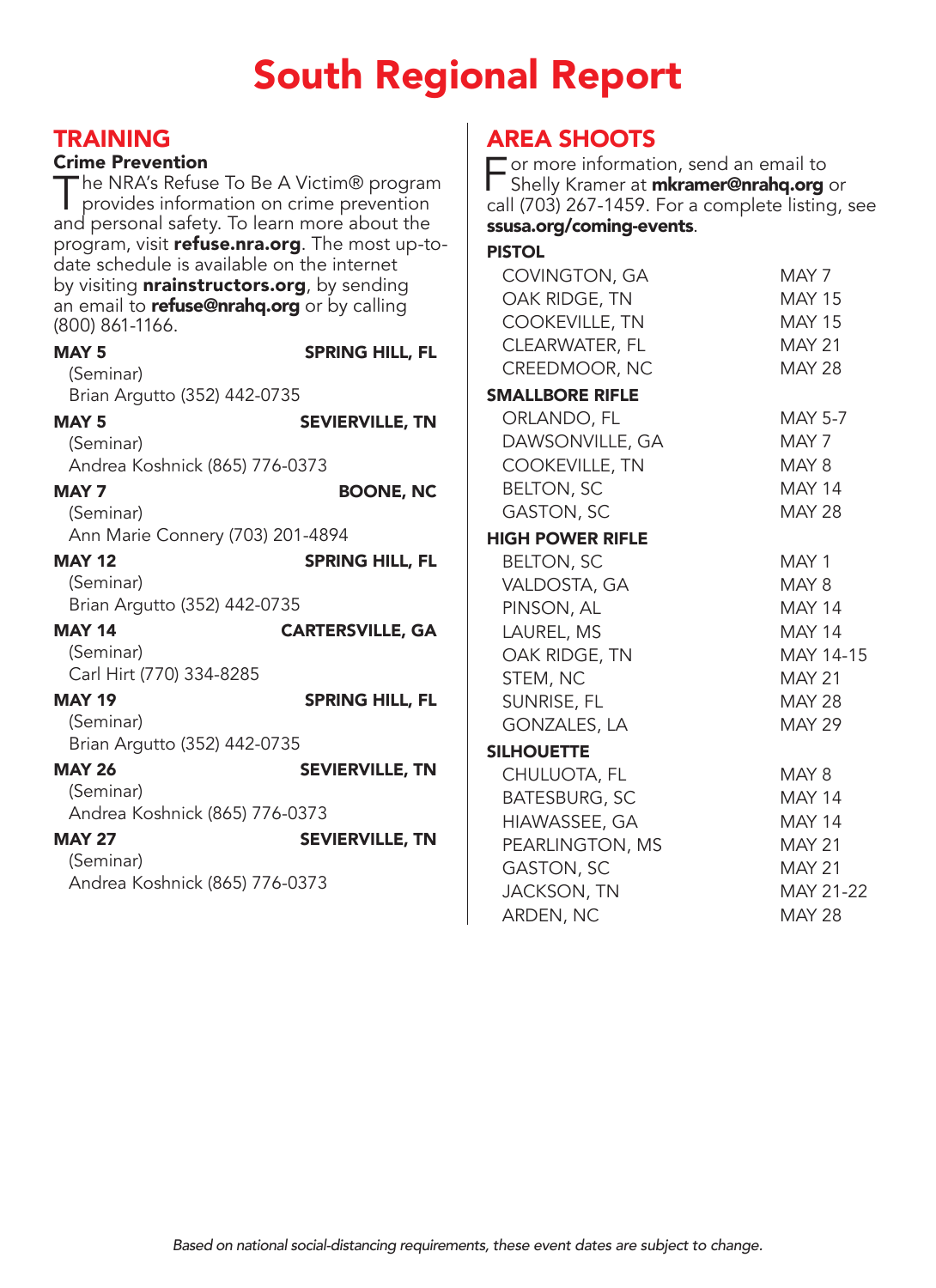## Southwest Regional Report

2023 NRA ANNUAL MEETINGS • APRIL 14 -16 • INDIANAPOLIS, IN

For hotel accommodations at the NRA Annual Meetings, visit **[nraam.org](http://nraam.org)** 

Friends of NRA events celebrate American<br>
values with fun, fellowship and fundraising for The NRA Foundation. You'll have the opportunity to participate in games, raffles, live and silent auctions and more. Your attendance contributes to grants that promote firearm education, safety and marksmanship. To learn more about events in your area, visit [friendsofnra.org](http://friendsofnra.org), contact your local field representative or send an email to [friends@nrahq.org](mailto:friends@nrahq.org).

Southwest Regional Director—Brad Kruger [bkruger@nrahq.org](mailto:bkruger@nrahq.org)

AZ—Brad Dreier [bdreier@nrahq.org](mailto:bdreier@nrahq.org)

Central CA, Southern NV—Daniel Wilhelm [dwilhelm@nrahq.org](mailto:dwilhelm@nrahq.org)

Eastern CA, Western NV—Cole Beverly [cbeverly@nrahq.org](mailto:cbeverly@nrahq.org)

Mid CA—Sheila Boer [sboer@nrahq.org](mailto:sboer@nrahq.org)

Northern CA—Dan Wilhelm [dwilhelm@nrahq.org](mailto:dwilhelm@nrahq.org)

Southern CA—Sheila Boer [sboer@nrahq.org](mailto:sboer@nrahq.org)

UT, Eastern NV—Logan Duff [lduff@nrahq.org](mailto:lduff@nrahq.org)

### STATE ASSOCIATIONS

Joining NRA-affiliated state associations supports NRA's mission in your state. See [stateassociations.nra.org](http://stateassociations.nra.org) for more information.

#### Arizona State Rifle & Pistol Ass'n.

[asrpa.com](http://asrpa.com)

California Rifle & Pistol Ass'n. Inc.

[crpa.org](http://crpa.org)

Nevada Firearms Coalition [nvfac.org](http://nvfac.org)

#### Utah State Rifle & Pistol Ass'n.

[usrpa.org](http://usrpa.org)

### AREA SHOOTS

 $\equiv$  or more informa[tion, send an email to](mailto:mkramer@nrahq.org) Shelly Kramer at *mkramer@nrahq.org* or call (703) 267-1459. For a complete listing, see [ssusa.org/coming-events](http://ssusa.org/coming-events).

#### PISTOL

| OJAI, CA                | MAY 1         |
|-------------------------|---------------|
| SLOUGHHOUSE, CA         | MAY 7         |
| PHOENIX, AZ             | <b>MAY 15</b> |
| <b>CUPERTINO, CA</b>    | MAY 30        |
| SMALLBORE               |               |
| LINCOLN, CA             | MAY 21-22     |
| <b>HIGH POWER RIFLE</b> |               |
| OJAI, CA                | MAY 1         |
| <b>IMPERIAL, CA</b>     | MAY 7         |
| <b>BOULDER CITY, NV</b> | MAY 8         |
| CASTAIC, CA             | <b>MAY 21</b> |
| DULZURA, CA             | <b>MAY 21</b> |
| <b>SILHOUETTE</b>       |               |
| SLOUGHHOUSE, CA         | MAY 7         |
| GONZALES, CA            | MAY 7         |
| <b>CUPERTINO, CA</b>    | <b>MAY 14</b> |
| SYLMAR, CA              | MAY 14-15     |
| SAN FERNANDO, CA        | <b>MAY 22</b> |
| PHOENIX, AZ             | <b>MAY 28</b> |

### GUN SHOWS

ates and locations of gun shows are subject to change, so please contact the show before traveling. Discounted NRA memberships are sold through NRA recruiters.

\*Some shows may offer free admission to people who sign up for new memberships or renewals. To become an NRA Recruiter call (800) 672-0004.

APR. 30-MAY 1 TUCSON, AZ

Tucson Expo, AZ Gun Radio (650) 520-6002

#### APR. 30-MAY 1 VALLEJO, CA

Solano County Fairgrounds, Code of the West Productions (530) 676-8762

#### MAY 7-8 LAS VEGAS, NV

Tuscany Suites & Casinos, Western Trails Gun & Knife Shows (702) 985-1948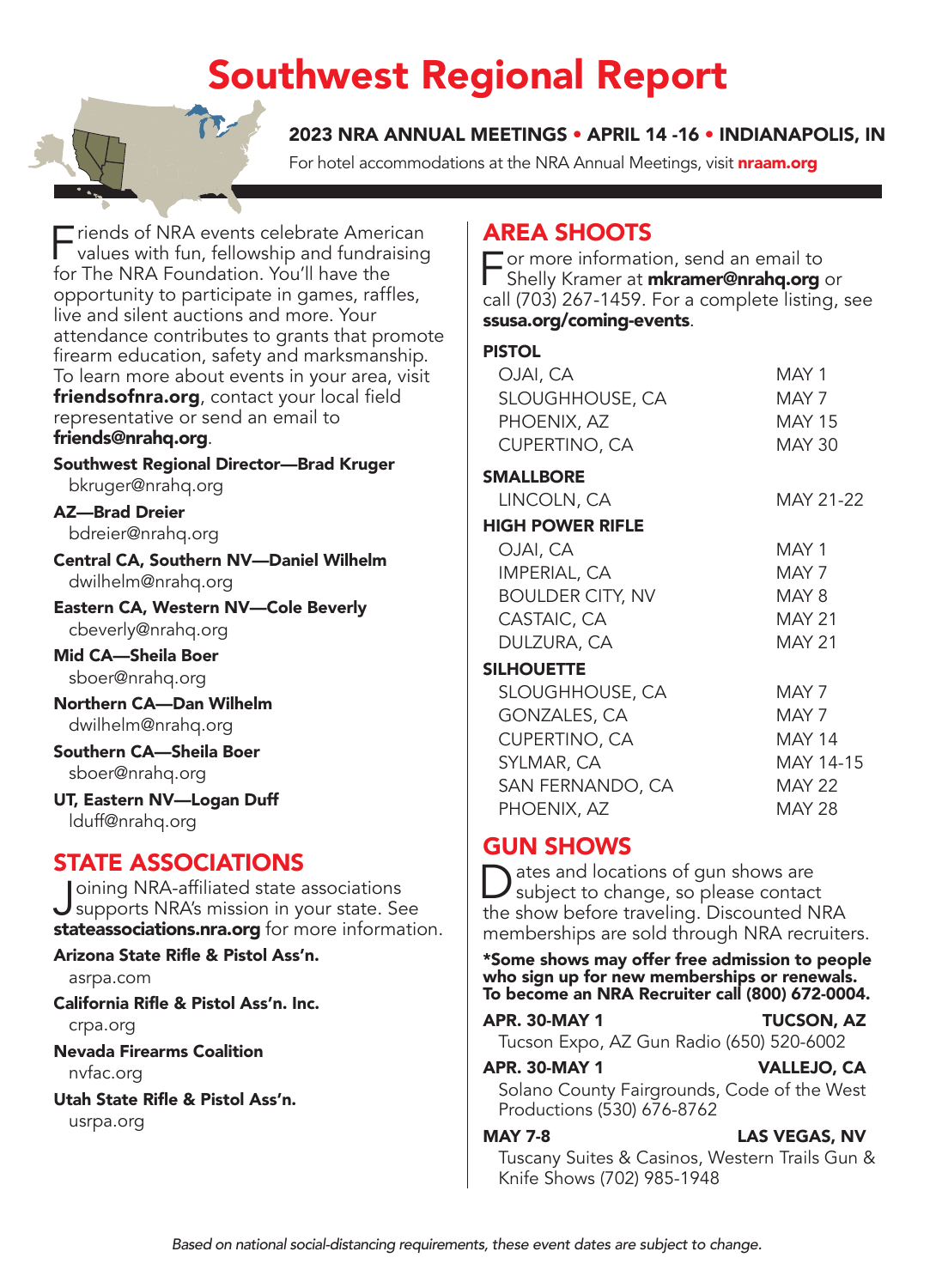#### MAY 14-15 SIERRA VISTA, AZ

Windemere Hotel, Arizona Collectibles & Firearms (928) 310-8544

#### MAY 14-15 ONTARIO, CA

Ontario Convention Center, Crossroads of the West Gun Shows (801) 544-9125

#### MAY 14-15 STOCKTON, CA

Stockton Ballroom, California Gun Shows LLC (209) 215-5599

#### MAY 21-22 KINGMAN, AZ

College Park Community Center, Pioneer Country Events Gun Show (928) 692-0937

#### MAY 21-22 WILLIAMS, AZ

Bob Dean Rodea Arena, Arizona Collectibles & Firearms (928) 310-8544

#### MAY 28-29 SPRINGERVILLE, AZ

American Legion, Watkins Gun Shows (928) 245-0383

#### TRAINING

#### Crime Prevention

The NRA's Refuse To Be A Victim® program<br>
provides information on crime prevention and personal safety. To learn more about the program, visit [refuse.nra.org](http://refuse.nra.org). The most up-to-date schedule is available on the internet by visiting **[nrainstructors.org](http://nrainstructors.org)**, by sending an email to **[refuse@nrahq.org](mailto:refuse@nrahq.org)** or by calling (800) 861-1166.

#### MAY 31 MURRIETA, CA

(Seminar) Michael Pettengill (951) 574-9009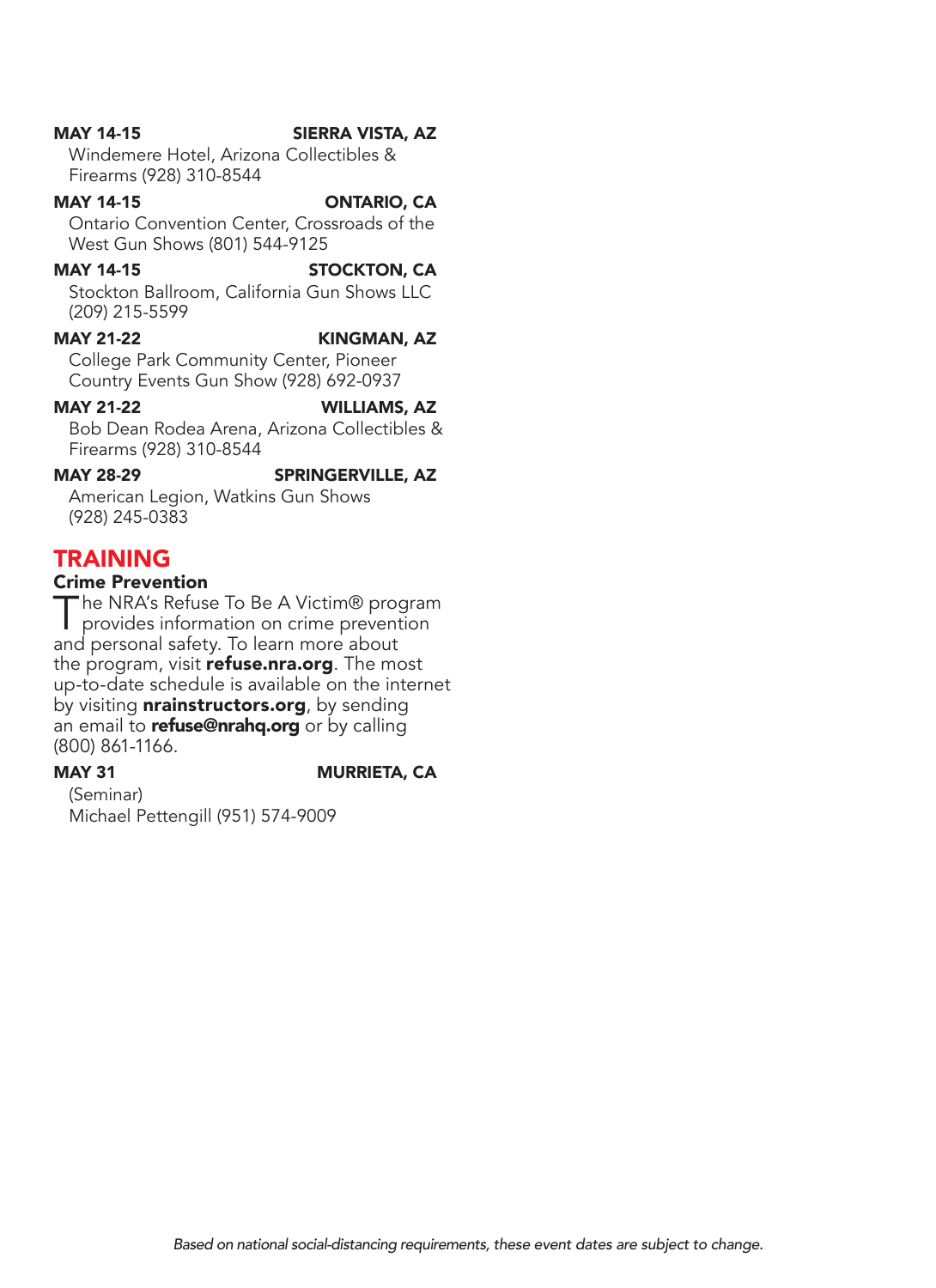## West Regional Report

#### 2023 NRA ANNUAL MEETINGS • APRIL 14 -16 • INDIANAPOLIS, IN

For hotel accommodations at the NRA Annual Meetings, visit **[nraam.org](http://nraam.org)** 

Friends of NRA events celebrate American<br>
values with fun, fellowship and fundraising for The NRA Foundation. You'll have the opportunity to participate in games, raffles, live and silent auctions and more. Your attendance contributes to grants that promote firearm education, safety and marksmanship. To learn more about events in your area, visit [friendsofnra.org](http://friendsofnra.org), contact your local field representative or send an email to [friends@nrahq.org](mailto:friends@nrahq.org).

West Regional Director—Brad Kruger [bkruger@nrahq.org](mailto:bkruger@nrahq.org)

Northern AK—Greg Stephens [gstephens@nrahq.org](mailto:gstephens@nrahq.org)

Southern AK—Greg Stephens [gstephens@nrahq.org](mailto:gstephens@nrahq.org)

ID—Steve Vreeland [svreeland@nrahq.org](mailto:svreeland@nrahq.org)

MN—Eric Linder [elinder@nrahq.org](mailto:elinder@nrahq.org)

MT—Joe Crismore [jcrismore@nrahq.org](mailto:jcrismore@nrahq.org)

ND, SD—Doug DeLaRoi [ddelaroi@nrahq.org](mailto:ddelaroi@nrahq.org)

OR, HI—Cole Beverly [cbeverly@nrahq.org](mailto:cbeverly@nrahq.org)

WA—Steve Vreeland [svreeland@nrahq.org](mailto:svreeland@nrahq.org)

WY—Logan Duff [lduff@nrahq.org](mailto:lduff@nrahq.org)

### STATE ASSOCIATIONS

Joining NRA-affiliated state associations<br>supports NRA's mission in your state. See [stateassociations.nra.org](http://stateassociations.nra.org) for more information.

Alaska Outdoor Council Inc. [alaskaoutdoorcouncil.org](http://alaskaoutdoorcouncil.org)

Hawaii Rifle Ass'n. [hawaiirifleassociation.org](http://hawaiirifleassociation.org)

Idaho State Rifle & Pistol Ass'n. [idahosrpa.org](http://idahosrpa.org)

Minnesota Rifle & Revolver Ass'n. Inc. [mrra.org](http://mrra.org)

Montana Rifle & Pistol Ass'n. [mtrpa.org](http://mtrpa.org)

North Dakota Shooting Sports Ass'n. [ndssa.org](http://ndssa.org)

Oregon State Shooting Ass'n. Inc. [ossa.org](http://ossa.org)

South Dakota Shooting Sports Ass'n. [sdshootingsports.org](http://sdshootingsports.org)

Washington State Rifle & Pistol Ass'n. Inc. [wsrpa.org](http://wsrpa.org)

Wyoming State Shooting Ass'n. Inc. [wyossa.com](http://wyossa.com)

### GUN SHOWS

Dates and locations of gun shows are<br>subject to change, so please contact the show before traveling. Discounted NRA memberships are sold through NRA recruiters.

\*Some shows may offer free admission to people who sign up for new memberships or renewals. To become an NRA Recruiter call (800) 672-0004.

APR. 29-MAY 1 LITTLE FALLS, MN Rice Creek Hunting Preserve, Reeds Family Outdoor Outfitters (800) 346-0019

APR. 29-MAY 1 BILLINGS, MT Metra Park, Sky Blue Shows (406) 570-9634

APR. 29-MAY 1 CHEYENNE, WY The Event Center at Archer, New Frontier Shows (913) 406-8057

APR. 30-MAY 1 IDAHO FALLS, ID Bonneville County Fairgrounds, Lewis Clark Trader (208) 746-5555

APR. 30-MAY 1 WAHPETON, ND Wahpeton Event Center, Dakota Territory Gun Collectors Association (605) 731-9154

APR. 30-MAY 1 JOHN DAY, OR Grant County Faigrounds, Grant County Fair (541) 575-1900

APR. 30-MAY 1 EVERETT, WA Angel of the Winds Arena, Big Top Promotions (425) 749-3872

APR. 30-MAY 1 SPOKANE, WA Spokane County Fair & Expo, Lewis Clark Trader (208) 746-5555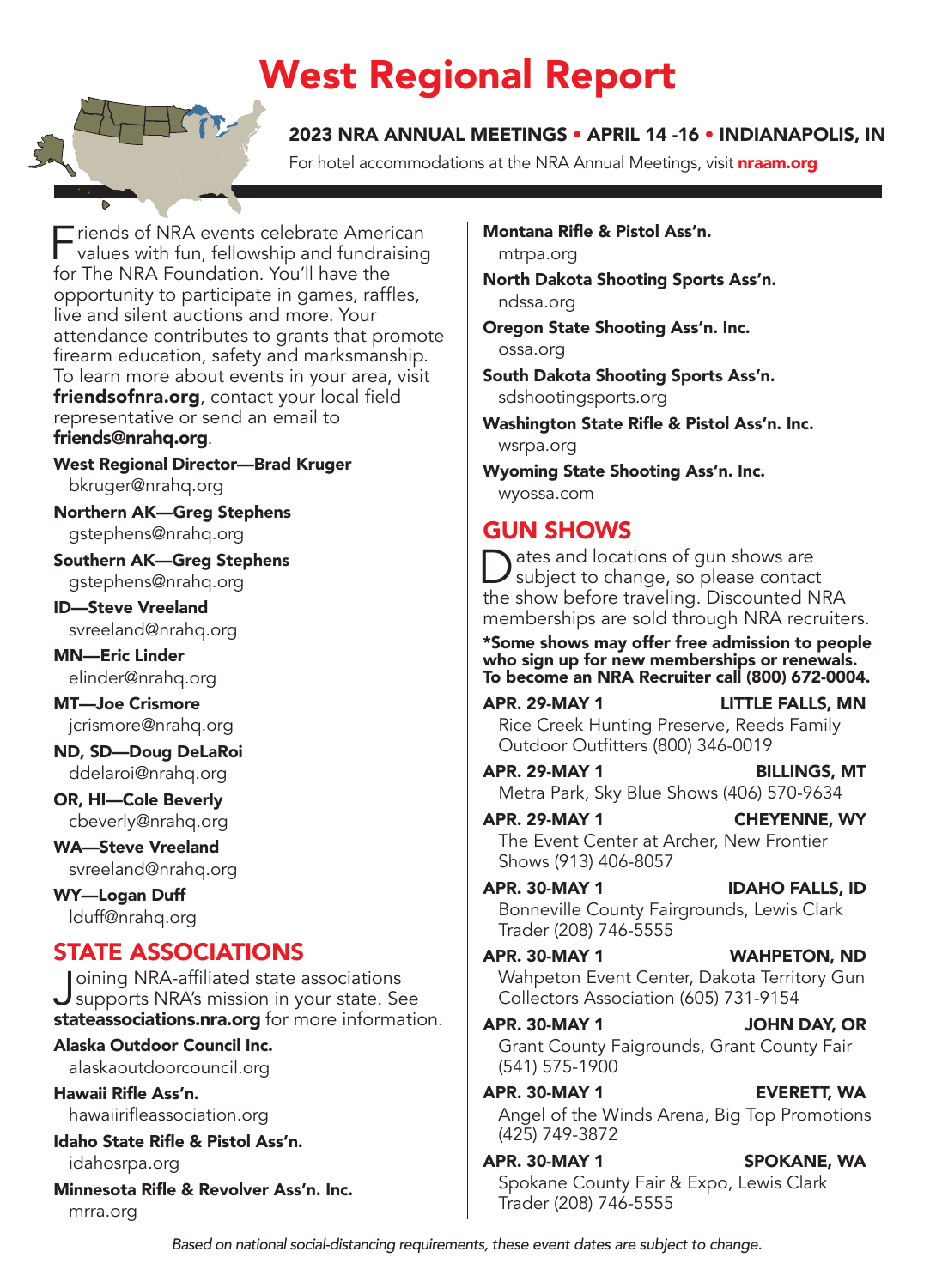| <b>MAY 20-22</b>                       | <b>BREMERTON, WA</b>                                                    | RED WING, MN                         |
|----------------------------------------|-------------------------------------------------------------------------|--------------------------------------|
| (425) 381-9044                         | Kitsap County Fairgrounds, Falcon Productions                           | <b>SILHOUETTE</b><br>SHERWOOD, O     |
| <b>MAY 21-22</b>                       | <b>MOOSE LAKE, MN</b><br>Riverside Arena, AC Expos (218) 290-0274       | <b>SODA SPRINGS</b><br>EATONVILLE, W |
| <b>MAY 21-22</b><br>$(763) 754 - 7140$ | <b>MORRISTOWN, MN</b><br>Ahlman's "Lucky Lady", Crocodile Productions   | LANDER, WY<br>LEWISTON, ID           |
| <b>MAY 21-22</b><br>(800) 659-3440     | <b>GRANTS PASS, OR</b><br>Josephine County Fairgrounds, Collectors West |                                      |

MAY 14 BATTLE GROUND, WA Battle Ground Community Center, Arms Collectors of Southwest Washington (360) 263-7511 MAY 14-15 CALDWELL, ID Amoureux LLC (208) 870-1712

Shows (208) 420-2295

(425) 749-3872 Headwaters Arts and Conference Center, Magnussen Shows (307) 851-2522

#### MAY 7-8 MORA, MN Mora Civic Center, AC Expos (218) 290-0274 MAY 7-8 PORTLAND, OR

MAY 6-8 MOUNT VERNON, WA Best Western Plus, Falcon Productions

Portland Metropolitan Exposition Center, Tactical Ordnance (253) 381-6686

### MAY 7-8 TACOMA, WA Marymount Event Center, Big Top Promotions

(425) 381-9044

## MAY 7-8 DUBOIS, WY

## MAY 13-15 CASPER, WY

Central Wyoming Fairgrounds, Up In Arms Gun

## O'Connor Field House, Amoureux and

MAY 14-15 POST FALLS, ID Greyhound Park & Event Center, Lewis Clark Trader (208) 746-5555

#### MAY 14-15 RAMSEY, MN Adrenaline Sports Center, Minnesota Weapons Collectors Association (612) 721-8976

MAY 14-15 OAK HARBOR, WA Oak Harbor Elks Lodge, Big Top Promotions (425) 749-3872

### MAY 14-15 CENTRALIA, WA SouthWest Washington Fairgrounds, Wes

MAY 20-22 BREMERTON, WA Kitsap County Fairgrounds, Falcon Productions  $(425)$ 

### **MAY 21 Rivers**

## Knodel Gun Shows (503) 363-9564

#### MAY 21-22 RIDGEFIELD, WA Clark County Event Center, Big Top Promotions (425) 749-3872

### MAY 21-22 PUYALLUP, WA

Western Washington Fairgrounds, Washington Arms Collectors (425) 255-8410

### MAY 22 PORTLAND, OR

Kliever National Guard Armory, OAC Gun Shows (503) 254-5986

### MAY 27-29 TWIN BRIDGES, MT

Madison County Fairgrounds, Carl Robertson & Sam Laoboonmi (406) 599-5391

### MAY 28-29 BREMERTON, WA

Kitsap Conference Center, Big Top Promotions (425) 749-3872

MAY 28-29 RIVERTON, WY

Fremont County Fairgrounds, Wyoming Weapons Collectors (307) 742-4630

### AREA SHOOTS

 $\overline{\phantom{a}}$  or more informa[tion, send an email to](mailto:mkramer@nrahq.org) Shelly Kramer at **mkramer@nrahq.org** or call (703) 267-1459. For a complete listing, see [ssusa.org/coming-events](http://ssusa.org/coming-events).

### PISTOL

| LAKE ELMO, MN          | MAY 1         |
|------------------------|---------------|
| SHERWOOD, OR           | <b>MAY 21</b> |
| UNIVERSITY PLACE, WA   | MAY 21-22     |
| MISSOULA, MT           | <b>MAY 28</b> |
| <b>SMALLBORE RIFLE</b> |               |
| PORTLAND, OR           | <b>MAY 21</b> |
| <b>HIGHPOWER RIFLE</b> |               |
| PUYALLUP, WA           | MAY 1         |
| <b>BOTHELL, WA</b>     | MAY 1         |
| REXBURG, ID            | MAY 7         |
| BUTTE, MT              | MAY 14-15     |
| <b>BENTON CITY, WA</b> | <b>MAY 21</b> |
| RED WING, MN           | MAY 28-29     |
| SILHOUETTE             |               |
| SHERWOOD, OR           | MAY 7         |
| SODA SPRINGS, ID       | MAY 7         |
| EATONVILLE, WA         | MAY 8         |
| LANDER, WY             | <b>MAY 15</b> |
| LEWISTON, ID           | <b>MAY 28</b> |
|                        |               |